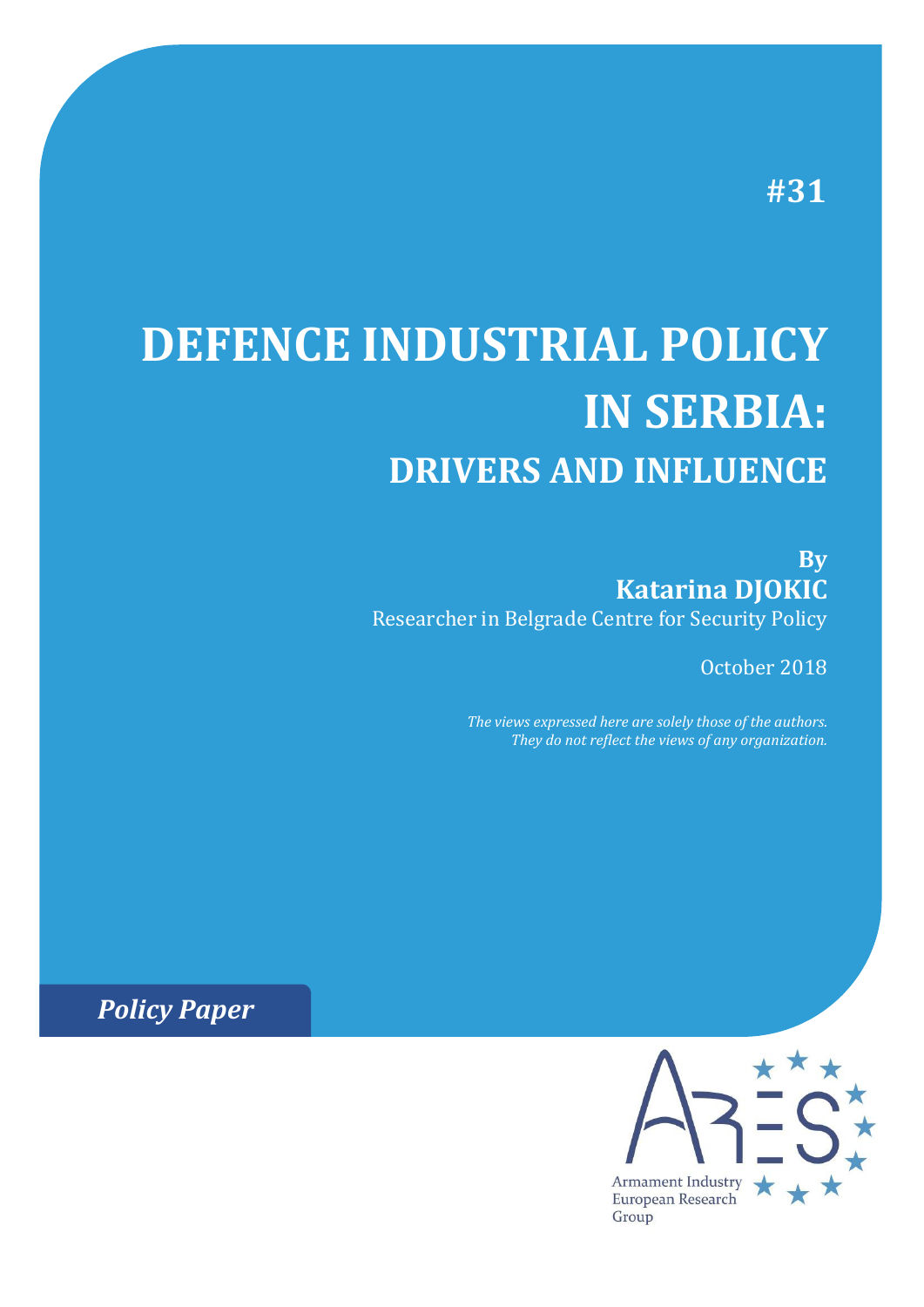# **SUMMARY**

Serbia is a candidate country for the EU membership, with a signed Administrative Arrangement with European Defence Agency and declared interest in strengthening cooperation with the EU members in the field of defence research and technology. At the same time, the core strategic orientation is military neutrality and supporting domestic defence industry is regarded as one of the instruments to pursue this. Nevertheless, Serbia is yet to adopt defence industry development programmes and no coherent policy could be observed in the previous period.

Serbian defence industry is dominated by large state-owned arms manufacturers, managed by the Ministry of Defence. These enterprises have struggled with accumulated debts, unresolved ownership structure and outdated production capacities. In the recent years, the Government has tried to solve these issues through a series of not fully transparent measures, such as conversion of debts into creditors' shares, favourable loans and direct financial assistance. Furthermore, the new law on arms production authorizes partial privatization of state-owned defence companies, whereas the Government is still required to retain the golden share.

The Ministry of Defence is pushing for modernization of production capacities and enhancing investment in research and development. To this end, Serbia is interested in taking part in joint European projects, but is also open to cooperation with other countries, such as Belarus, Russia and United Arab Emirates. However, investing in new technologies will have to be juggled with efforts to safeguard employment, which seems to be the Government's primary concern at the moment.

*Keywords : European Defense Agency, NATO, Military Technical Cooperation, Serbian Ministry of Defence, DTIB Development Programme, Arms Import and Export, Serbia, Russia.*

# **POLICY FRAMEWORK**

erbia does not have a strategic document on defence technological and industrial base (DTIB). The current defence strategy (2009) affirms in a single sentence that Serbia ʻin accordance with its national interests, maintains and develops defence industry capabilities and potentials, [both] on its own and in

cooperation with other states'[1](#page-1-0). Industrial Development Strategy 2011-2020 does not explicitly mention defence industry, bar in problem analysis of decoupling between research and industry.[2](#page-1-1) S

The draft defence strategy presented in May 2018 emphasizes developing own DTIB as a precondition for fulfilling Serbia's core strategic orientation – military neutrality.[3](#page-1-2) Hereby

<span id="page-1-2"></span><span id="page-1-1"></span><sup>3</sup> Draft Defence Strategy of the Republic of Serbia (2017): 6. The document was publicly presented in 2018.



<span id="page-1-0"></span> <sup>1</sup> Defence Strategy of the Republic of Serbia (2009): 14.

<sup>2</sup> Strategy and Policy for Development of Industry in the Republic of Serbia (2011): 82.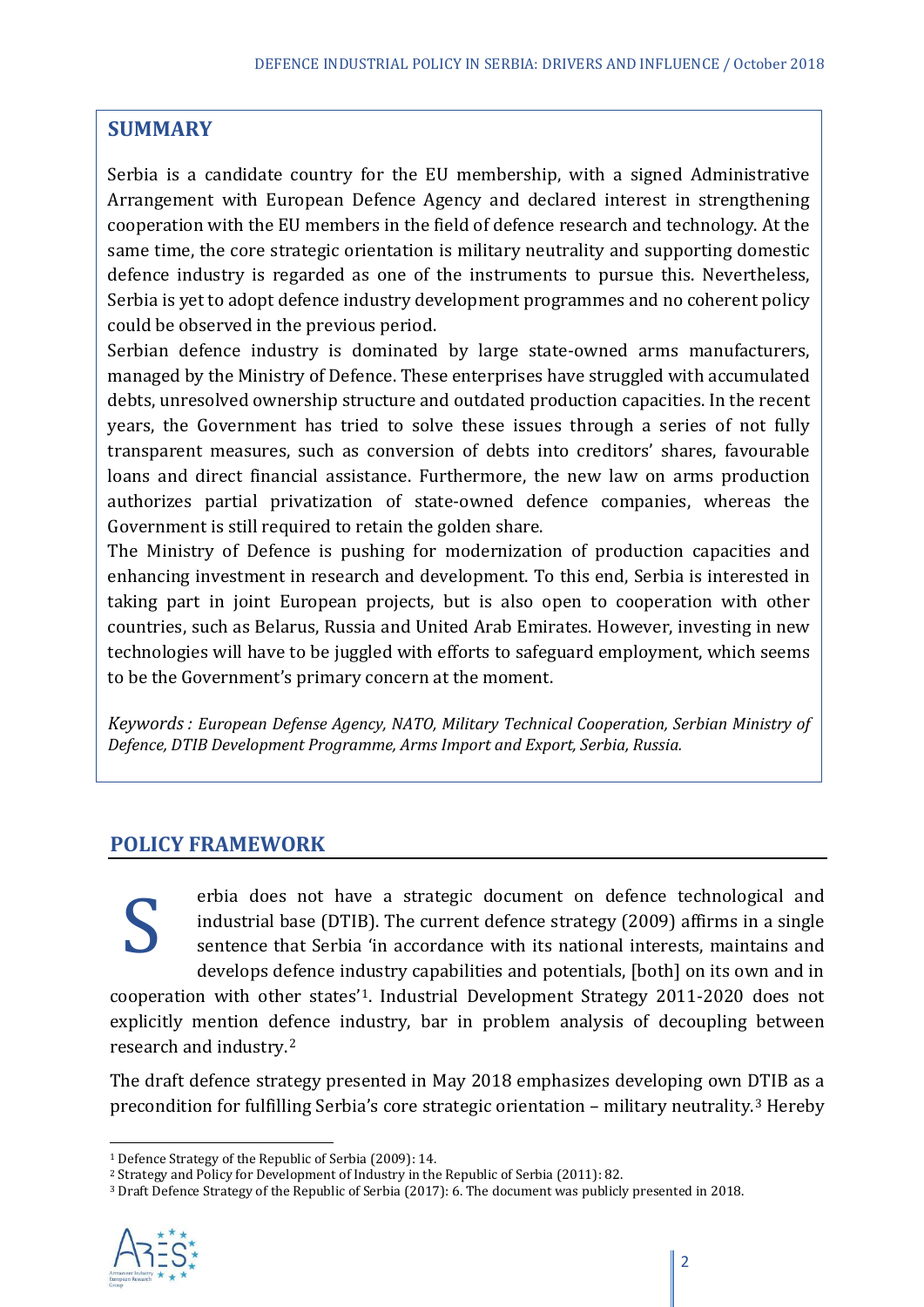neutrality is understood as refraining from NATO membership and parallel defence cooperation with NATO and Russia. DTIB development is foreseen to improve Serbian defence capabilities, strengthen domestic industry and bring Serbian products to new markets. Priority is given to research & technology. Hence, the draft suggests an orientation against buying off the shelf, supporting instead own development. Protectionism also seems dominant over market competitiveness. However, there is a strong interest to pursue joint projects with ʻother countries and international organizations'[4,](#page-2-0) though no specific areas of cooperation are proposed.

ʻAdvancing national security through EU integrations process' is defined in the draft strategy as one of defence policy interests. It is planned to be pursued through several policies, including enhancing cooperation with the EU in the field of defence research. Serbia already signed Administrative Arrangement with European Defence Agency (EDA) (2013)<sup>5</sup>, and participates in several EDA's databases and activities, including the EU SatCom Market project.[6](#page-2-2)

Major changes are expected after a new law on production and trade in arms and military equipment was passed in May 2018. The Law stipulates that arms and military equipment manufacturers with public/state majority ownership<sup>[7](#page-2-3)</sup> belong to Defence Industry of Serbia (DIS) group. Whereas the Law creates conditions for privatization of these companies, it obliges Serbian state to retain golden share.<sup>[8](#page-2-4)</sup> For the first time, foreign investors will be allowed to have ownership in defence companies.<sup>[9](#page-2-5)</sup> The Law also requires the Government to adopt two five-year programmes: 1) DIS capacity development programme and 2) Serbian DTIB development programme.<sup>[10](#page-2-6)</sup> Both documents are due by January 2019.<sup>[11](#page-2-7)</sup>

The Government's activity plan for 2018 envisages financial consolidation of eight defence companies and modernization of DIS ʻkey capacities'. [12](#page-2-8) As the aforementioned programmes have not been adopted yet, it is unclear what the ʻkey capacities' are.

# **KEY POLITICAL DRIVERS**

The principal actor influencing defence industry is the Ministry of Defence (MoD). The MoD plays a manifold role. First, it leads drafting relevant policies and legislation. Second, it

<span id="page-2-8"></span><span id="page-2-7"></span><sup>&</sup>lt;sup>12</sup> Government Activity Plan for 2018 (2018): 457-8.



<span id="page-2-1"></span><span id="page-2-0"></span> <sup>4</sup> Draft Defence Strategy of the Republic of Serbia (2017): 6. The document was publicly presented in 2018.

<span id="page-2-2"></span><sup>5</sup> European Defence Agency (2013).

<sup>6</sup> European Defence Agency (2016).

<span id="page-2-3"></span><sup>7</sup> There are two types of public ownership in Serbia: state ownership (the Republic of Serbia is registered as owner) and ʻsocial' (public) ownership, the later one being legacy of the socialist system. The goal of Serbian government now is to convert the second type of shares into the state ownership. In this paper, both types will be covered with the term ʻstate ownership' or ʻstate-owned' for the sake of brevity, unless the specific type of ownership is relevant. In addition, the term "state-owned" will also refer to companies with majority state ownership.

<span id="page-2-4"></span><sup>8</sup> ZPiPNVO (2018): Articles 39-40 and 43-44.

<span id="page-2-6"></span><span id="page-2-5"></span><sup>9</sup> Including those belonging to DIS. ZPiPNVO (2018): Articles 13 and 40.

<sup>10</sup> ZPiPNVO (2018): Article 41.

<sup>&</sup>lt;sup>11</sup> According to the Law, the programmes are to be adopted within nine months after the Law was passed (ZPiPNVO 2018: Article 41, paragraph 1).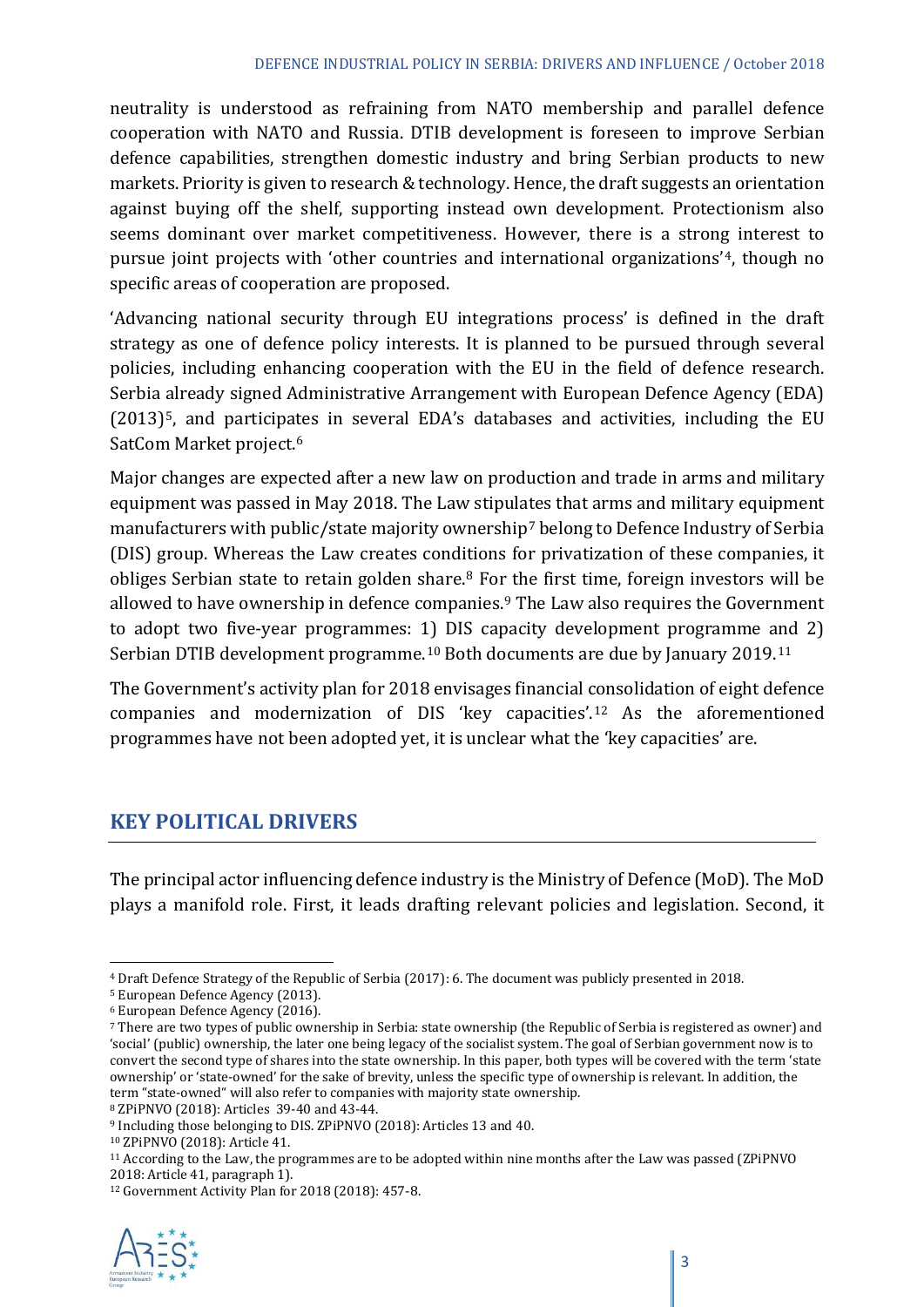administers production by issuing licences and keeping record of manufacturers.[13](#page-3-0) Third, it manages state-owned defence companies<sup>[14](#page-3-1)</sup> by delegating representatives into supervisory boards and setting the companies' strategic priorities. Fourth, the MoD acts as a contracting authority. Nonetheless, the competence to manage defence companies endows it with more influence than its position on the market, since some state-owned companies claim up to 95%[15](#page-3-2) of revenues through export. Finally, part of defence technological base is situated within the MoD and Serbian Armed Forces (SAF), which wield own research and development (R&D), testing, maintenance, repair and overhaul (MRO), and demilitarization capabilities,<sup>[16](#page-3-3)</sup> some of them employed to offer commercial services at a limited scale.[17](#page-3-4)

In preparation of DIS and DTIB development programmes, the MoD is instructed to consult Ministry of Economy and Ministry of Education, Science and Technological Development.<sup>[18](#page-3-5)</sup> Beyond this formal requirement, the two ministries' influence on defence industry is nonexistent. None of them was involved in an interministerial body which contributed to drafting the Law, and which encompassed the MoD, Ministry of Trade, Tourism and Telecommunications (MTTT), ministries of foreign affairs, interior, justice, finance, and the civilian security and intelligence agency.[19](#page-3-6) MTTT authorizes export and import of arms, military equipment and dual use goods.[20](#page-3-7)

The Government is formally competent to ʻmonitor and direct' production and trade in arms.[21](#page-3-8) In practice, its key influence is exercised through the ʻpower of purse'. State-owned companies have been struggling with long-term debts and outdated infrastructure. This poses an opportunity for the Government to influence their production policies through conversion of debts, restructuring programmes and favourable loans. Although Serbia has changed four governments since 2012, the same party has remained dominant in power and continuity can be observed regarding defence industry.

<span id="page-3-8"></span><sup>21</sup> Law on Defence (2007, 2009, 2015 and 2018): Article 12, paragraph 2, Item 22.



<span id="page-3-0"></span> <sup>13</sup> ZPiPNVO (2018): Article 16.

<span id="page-3-2"></span><span id="page-3-1"></span><sup>14</sup> Law on Defence (2007, 2009, 2015 and 2018): Article 14, paragraph 2, Item 44.

<sup>15</sup> Gligorović (2018).

<span id="page-3-3"></span><sup>&</sup>lt;sup>16</sup> It ought to be noted that in Serbian legislation 'production' entails a range of activities from research to demilitarization.

<span id="page-3-4"></span><sup>17</sup> For instance, SAF aeronautical MRO centre is currently undertaking overhaul of two Mi-17 helicopters belonging to Macedonian military (Banković, Ž. " Zvanično potvrđeno: Srbija remontuje makedonske helikoptere Mi-17" [Officially confirmed: Serbia Overhauls Macedonian Mi-17 Helicopters]. Tangosix, 20/12/2017,

<span id="page-3-5"></span>[https://tangosix.rs/2017/20/12/zvanicno-potvrdjeno-srbija-remontuje-makedonske-helikoptere-mi-17/\)](https://tangosix.rs/2017/20/12/zvanicno-potvrdjeno-srbija-remontuje-makedonske-helikoptere-mi-17/).

<sup>18</sup> ZPiPNVO (2018): Article 41, paragraph 2.

<span id="page-3-6"></span><sup>19</sup> Ministry of Defence (2015).

<span id="page-3-7"></span><sup>20</sup> Law on Export and Import of Arms and Military Equipment (2014): Articles 4 and 12; Law on Export and Import of Dual Use Goods (2013): Articles 5 and 10.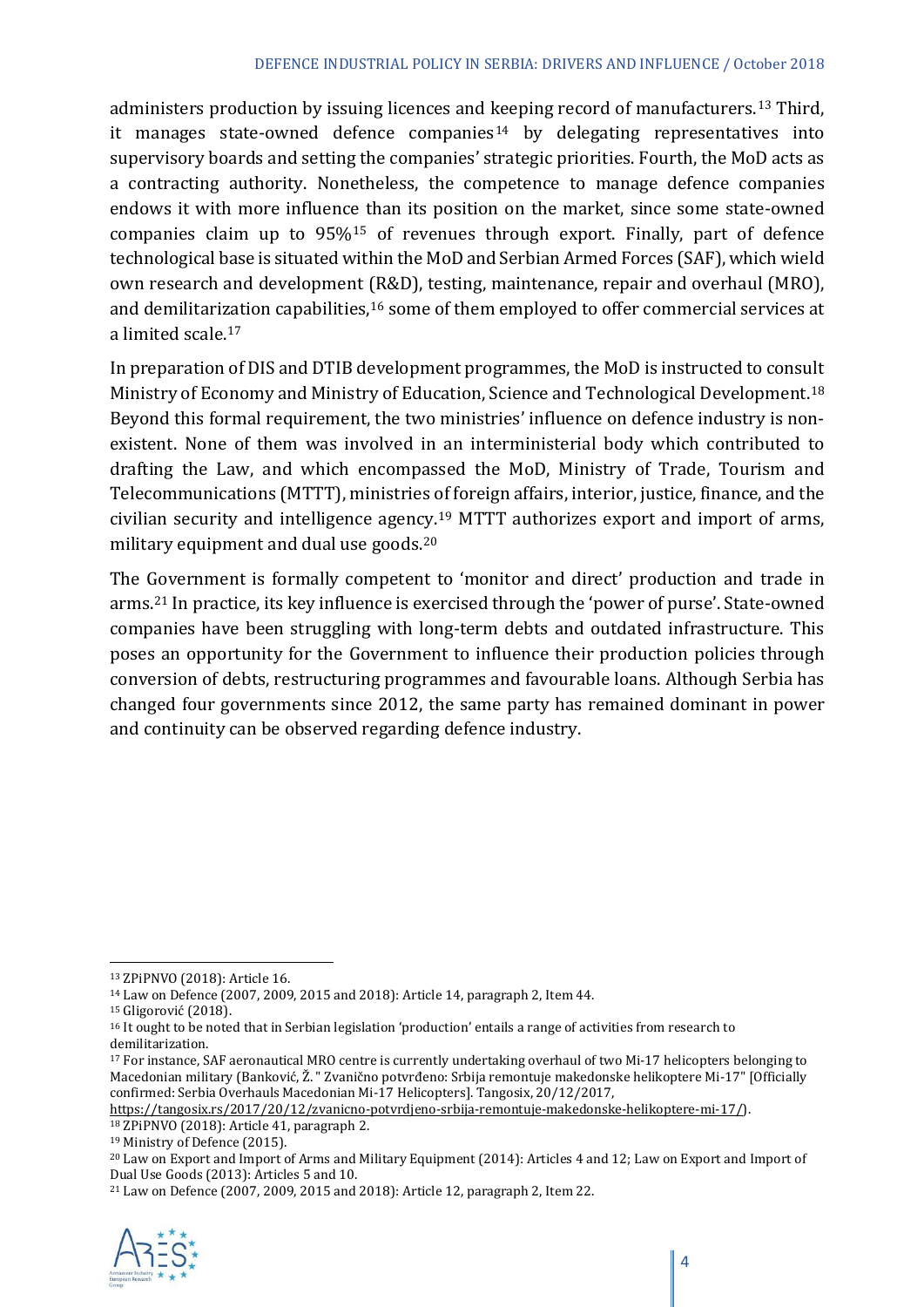## **Bad debts and opaque solutions: the government's financial assistance to defence industry**

*In 2013, the Government adopted a fiscal consolidation programme for state-owned defence companies, with objective to solve the accumulated debts towards other public entities (e.g. municipalities, for unpaid utility bills). This document has never been published, but according to available information, it stipulated conversion of debt into companies' shares.[22](#page-4-0) None of the creditors publicly voiced opposition, so, for instance, the city of Valjevo ended up with 41% ownership of a local arms manufacturer.[23](#page-4-1)*

*In May 2017 the Government allocated a total of EUR 49.9 million to eight state-owned companies and four SAF MRO and testing centres, either in the form of interest-free loans or through budgetary reallocations[.24](#page-4-2) The assistance was said to be based on a proposal the MoD had submitted to the Government in April 2017.[25](#page-4-3) However, this proposal was never published and the action seems to have been administered ad hoc, in the midst of the fiscal year.* 

Although without any direct competences, the President can indirectly influence defence industrial policy by resorting to other powers vis-à-vis the SAF (adopting guidelines for capability development<sup>26</sup>). However, primary influence is informal. The current president held posts of Prime Minister (2014-2016) and defence minister (2012-2013). He is still undertaking activities such as visits to state-owned companies and promoting government investments in defence industry.[27](#page-4-5)

National Assembly has significant formal legislative and oversight powers in regard to defence policy in general.[28](#page-4-6) Nevertheless, its influence in practice is very limited, especially as the Government has a comfortable majority and party discipline is strong. For instance, 333 amendments to the current law on production and trade in arms had been submitted by opposition. Three were accepted by the Government. All 330 remaining amendments were rejected in plenary voting.[29](#page-4-7)

# **INDUSTRY AND EXTERNAL ACTORS**

By October 2017, 96 companies were licenced to produce arms and military equipment in accordance with the previous legislation.<sup>[30](#page-4-8)</sup> Around 80 enterprises appear active.<sup>[31](#page-4-9)</sup> Arms manufacturing is almost exclusively carried out by six state-owned enterprises, which

<span id="page-4-9"></span><span id="page-4-8"></span><span id="page-4-7"></span><sup>&</sup>lt;sup>31</sup> Judging by an overview of participants in Belgrade arms fair Partner 201[7 http://www.partner.mod.gov.rs/izlagaci-](http://www.partner.mod.gov.rs/izlagaci-2017#.W1XyplIUmUl)[2017#.W1XyplIUmUl](http://www.partner.mod.gov.rs/izlagaci-2017#.W1XyplIUmUl)



<span id="page-4-0"></span> <sup>22</sup> Tanjug/RTS (2015).

<span id="page-4-1"></span><sup>&</sup>lt;sup>23</sup> Central Securities Deposite and Clearing House. Statistical overview of ownership structure of companies, Issueer: Holding Korporacija Krušik – 07096364[. https://bit.ly/2O3y7oU](https://bit.ly/2O3y7oU)

<span id="page-4-2"></span><sup>24</sup> Ministry of Defence (2017): 12.

<span id="page-4-3"></span><sup>25</sup> Ministry of Defence (2017): 12.

<span id="page-4-4"></span><sup>26</sup> Law on Defence (2007, 2009, 2015 and 2018): Article 11, paragraph 2, Item 10.

<span id="page-4-5"></span><sup>27</sup> Ministry of Defence (2018).

<span id="page-4-6"></span><sup>&</sup>lt;sup>28</sup> The role of the National Assembly in the field of defence defined in Law on Defence (2007, 2009, 2015 and 2018): Article 9.

<sup>29</sup> National Assembly of the Republic of Serbia (2018)

<sup>30</sup> MoD (2017).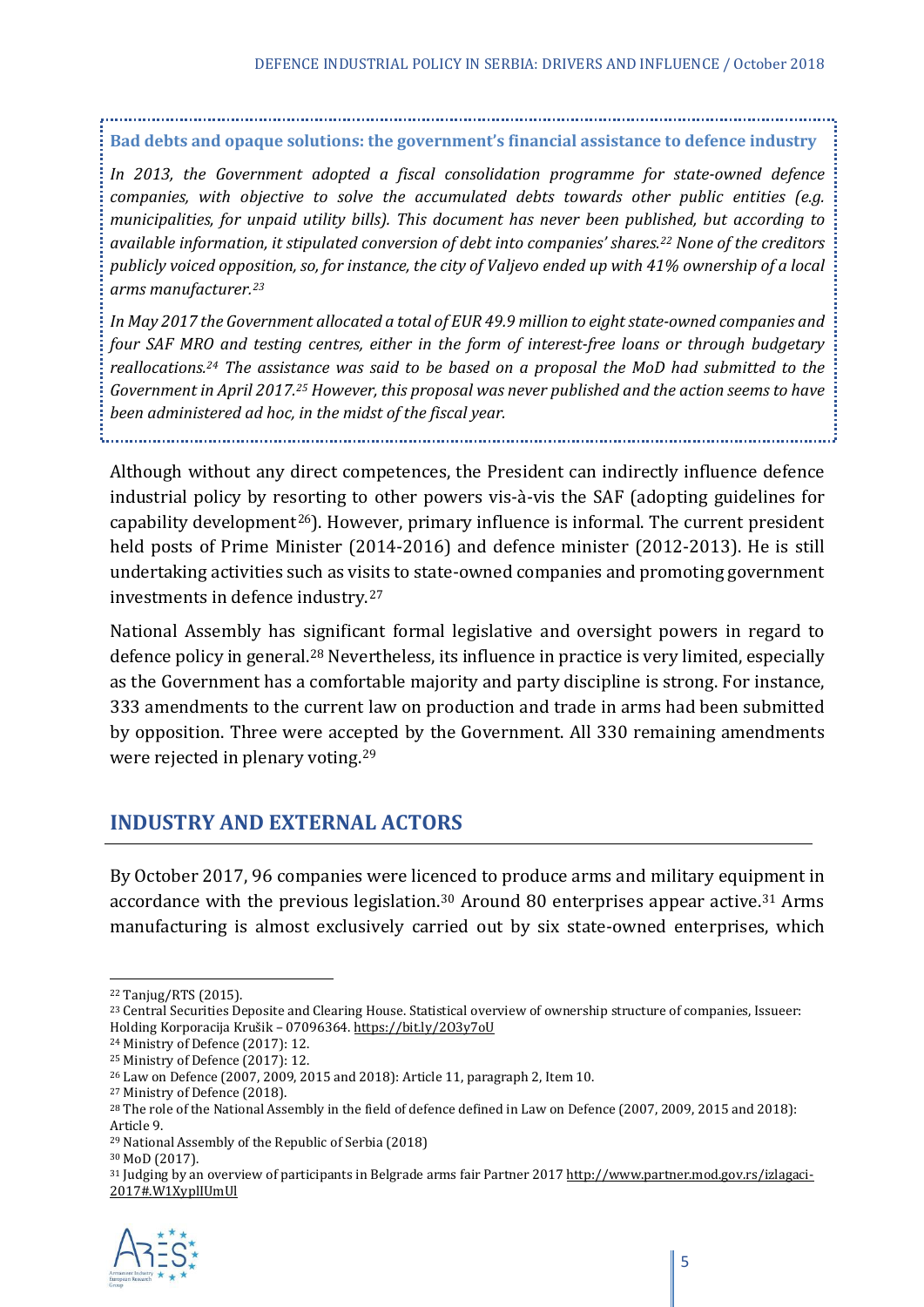together employ nearly 10,000 people.[32](#page-5-0) Three or four more arms and equipmentproducing companies with state ownership are undergoing or used to be in administration.[33](#page-5-1) Empirical evidence suggests that governments try to prevent their bankruptcy not only with financial assistance, but also by obliging the MoD to procure from them, and, sometimes, to take over management.

#### **MoD steps in to keep a lorry manufacturer afloat**

*Lorry manufacturer FAP Priboj, which produced platforms for rocket launchers but was not managed by MoD, was struggling for years to pay salaries and bills, accumulating debt of nearly 70 million euros.[34](#page-5-2) After announcements that FAP would be bought by foreign companies[35](#page-5-3) had fallen flat, Serbian government decided to convert debts into company shares.[36](#page-5-4) As a result, the second biggest shareholder is the national pension fund (18%), followed by the Municipality of Priboj (12%) and national health fund (12%).[37](#page-5-5) A new supervisory committee with participation of MoD representatives was constituted in 2018.[38](#page-5-6)* 

An important player in Serbian defence industry is public enterprise<sup>[39](#page-5-7)</sup> specialized in arms trade, Jugoimport SDPR, which regularly facilitates export deals for state-owned enterprises and brokers MoD's purchases from abroad. Jugoimport has recently extended its activities to arms production. Its daughter company assembles howitzers and armed vehicles<sup>40</sup>, and has invested in a new ammunition factory, causing some controversies, because the factory would produce the same type of ammunition as state-owned "Prvi partizan". [41](#page-5-9) This suggests Jugoimport's independence from the Government and the MoD in formulating its company strategies. There have been concerns about possible influence of Jugoimport on policy making in the MoD, since the acting Assistant Minister for Material Resources is a former deputy CEO of this company.[42](#page-5-10)

Private enterprises licenced for arms and military equipment production are largely small and medium enterprises pursuing defence-related projects as secondary activity.[43](#page-5-11) DTIB also encompasses several public academic institutions. Some of them have founded own enterprises specialized in defence, adding up to complexity of ownership structures in Serbian defence industry.[44](#page-5-12)

The only active business association, Group of Armaments and Defence Equipment

<span id="page-5-12"></span><span id="page-5-11"></span><span id="page-5-10"></span><sup>44</sup> For instance, Institute of Physics Belgrade has spin-off companie[s Senzor Infiz](http://www.senzor-infiz.com/) an[d MTT-Infiz.](http://www.mtt-infiz.com/e_index.html)



<span id="page-5-0"></span> <sup>32</sup> Data for these companies ("Zastava oružje", "Milan Blagojević namenska", "Prva iskra namenska", "Prvi Partizan", "HK Krušik" and "Sloboda") for 2017, retrieved from financial reports database of Serbian Business Registry Agency [http://pretraga3.apr.gov.rs/pretragaObveznikaFI.](http://pretraga3.apr.gov.rs/pretragaObveznikaFI)

<span id="page-5-1"></span><sup>33</sup> "Teleoptik Žiroskopi", "Prva petoletka", "Fabrika automobila Priboj" (FAP) and "Zastava kamioni".

<span id="page-5-2"></span><sup>34</sup> Korporacija "Fabrika automobila Priboj" A.D. Priboj (2016).

<span id="page-5-4"></span><span id="page-5-3"></span><sup>&</sup>lt;sup>35</sup> For example, D.I.K. (2015).<br><sup>36</sup> Korporacija "Fabrika automobila Priboj" A.D. Priboj (2016).

<span id="page-5-6"></span><span id="page-5-5"></span> $^{37}$  Central Securities Deposite and Clearing House.  $^{38}$  Pejović, (2018).

<span id="page-5-7"></span><sup>&</sup>lt;sup>39</sup> Public enterprise is a special legal status defined by Serbian legislation and not the same as state/socially-owned enterprise.

<span id="page-5-8"></span><sup>40</sup> Borbeni složeni sistemi (n.d.) <https://www.borbenislozenisistemi.rs/proizvodi/sistemi/>

<span id="page-5-9"></span><sup>41</sup> Kovačević (2017).

<sup>42</sup> Vojinović (2015).

<sup>43</sup> Zrnić (n.d.)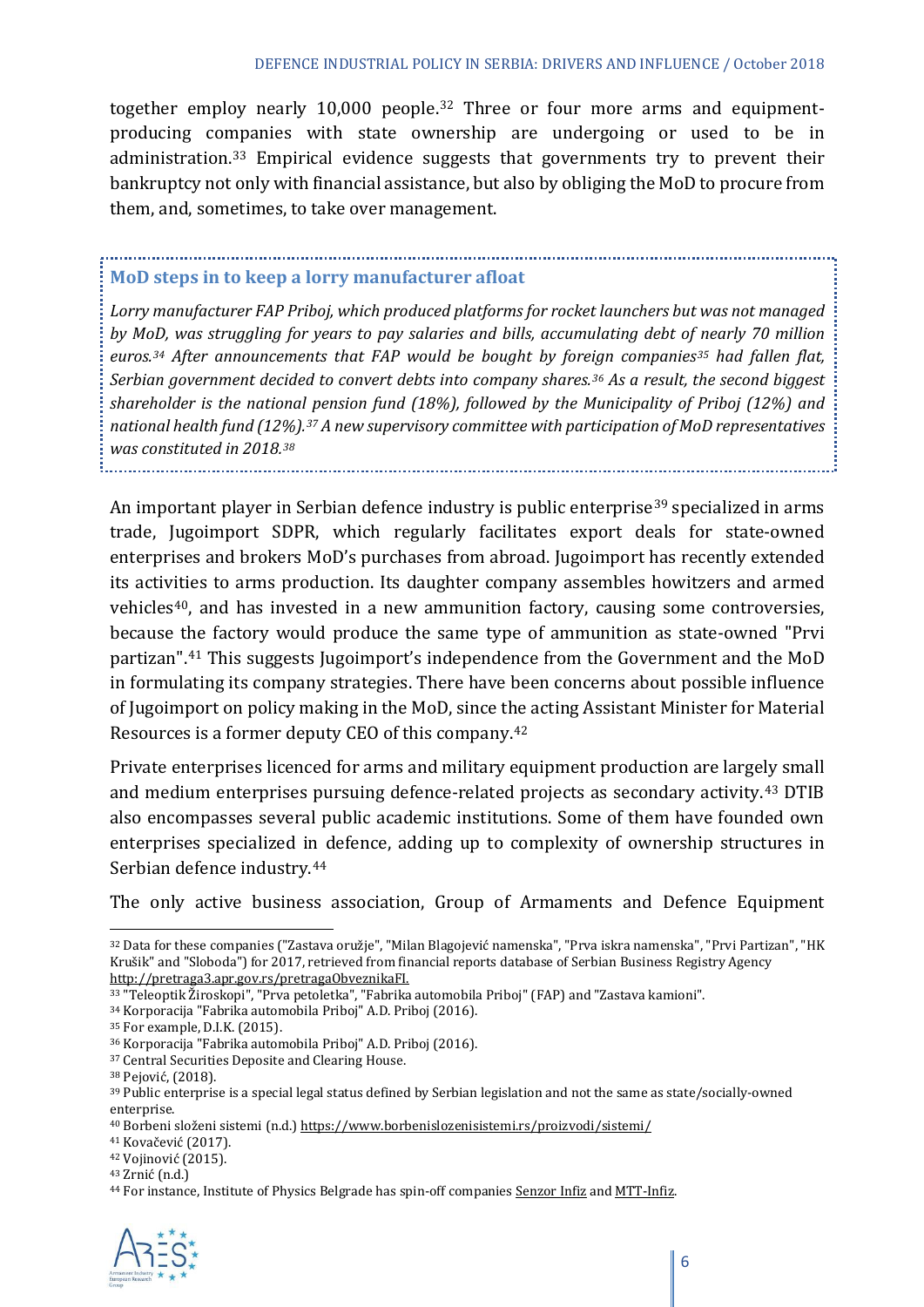Manufacturers under Serbian Chamber of Commerce, gathers 76 members, including stateowned and private companies, five centres within MoD/SAF, and six academic institutions.[45](#page-6-0) Its influence on policy making is unclear, especially regarding its heterogeneity. While the arms producers took part in discussion on the draft law on production and trade in arms,<sup>[46](#page-6-1)</sup> the Group has not publicly taken a common stance vis-àvis this law or any specific policy (e.g. conversion of debts).

Several trade unions representing workers in state-owned defence companies were very active in opposing the Law, organizing strikes and voicing their concerns in the media. The trade unions challenged the MoD's statement that they had been consulted in the legislative process.[47](#page-6-2) Main arguments against the Law were that foreign investments would endanger national security<sup>[48](#page-6-3)</sup> and that privatization would enable 'shady capital' to enter defence industry[49.](#page-6-4) Worries about possible dismissals were expressed more discretely.[50](#page-6-5)

Few think-tanks show interest in defence industry and their participation in policy processes is mainly indirect, through analyses, discussions and media statements.

As Serbia is a candidate country for EU membership, its legislation is generally influenced by the *Acquis Communautaire*. The Law on Public Procurement is harmonized with EU legislation, including Directive 2009/81/EC. Announcements have occasionally been made from technocratic structures within the MoD that enhanced cooperation with EDA will be sought.<sup>[51](#page-6-6)</sup> This notwithstanding, support for defence cooperation with the EU is seldom expressed in high political discourse in comparison to explaining the country's balance between Russia and NATO. None of the political officials has so far proclaimed interest in the European Defence Fund or a possibility to join PESCO projects as a third state before the EU accession.

Serbia ratified agreements on military technical cooperation with Russia (2015) and Belarus (2017). The agreement with Russia is focused on creating possibilities for procurement, overhaul and modernization, training and consultations, but there is an interest to cooperate in the field of R&D.<sup>[52](#page-6-7)</sup> The agreement with Belarus affirms willingness to engage in joint development projects, transfer exclusive rights for arms production and cooperate in reconstruction and modernization of arms manufacturing enterprises.[53](#page-6-8) In its 2018 report, the European Commission stated that Serbia had not aligned with the EU restrictive measures related to Russia and noted Serbian military-technical cooperation with this country, but the tone of these observations remained neutral.<sup>[54](#page-6-9)</sup> Nonetheless, Chapter 31 of accession negotiations referring to foreign, security and defence policy has

<span id="page-6-9"></span><sup>54</sup> European Commission (2018): 85.



<span id="page-6-0"></span><sup>&</sup>lt;sup>45</sup> Članovi grupacije proizvođača naoružanja i vojne opreme (n.d.) Group of Armaments and Defence Equipment [Manufacturers.](http://www.pks.rs/SADRZAJ/Files/Metalska%20i%20elektro/Gr%20Proizv%20NVO%20za%20sajt.doc) Accessed 16/07/2018.

<sup>46</sup> Ministry of Defence (2015).

<span id="page-6-2"></span><span id="page-6-1"></span><sup>47</sup> "Sindikati nezadovoljni predlogom zakona o naoružanju" (2017).

<span id="page-6-3"></span><sup>48</sup> Miloš (2017).

<span id="page-6-5"></span><span id="page-6-4"></span><sup>49</sup> Radovanović (2017).

<sup>50</sup> Radovanović (2017).

<span id="page-6-6"></span><sup>51</sup> Zrnic (2018b).

<span id="page-6-7"></span><sup>52</sup> Law ratifying Agreement on military-technical cooperation signed by the Government of Serbia and the Government of Russian Federation (2015).

<span id="page-6-8"></span><sup>53</sup> Law ratifying Agreement on military-technical cooperation signed by the Government of Serbia and the Government of the Republic of Belarus (2017).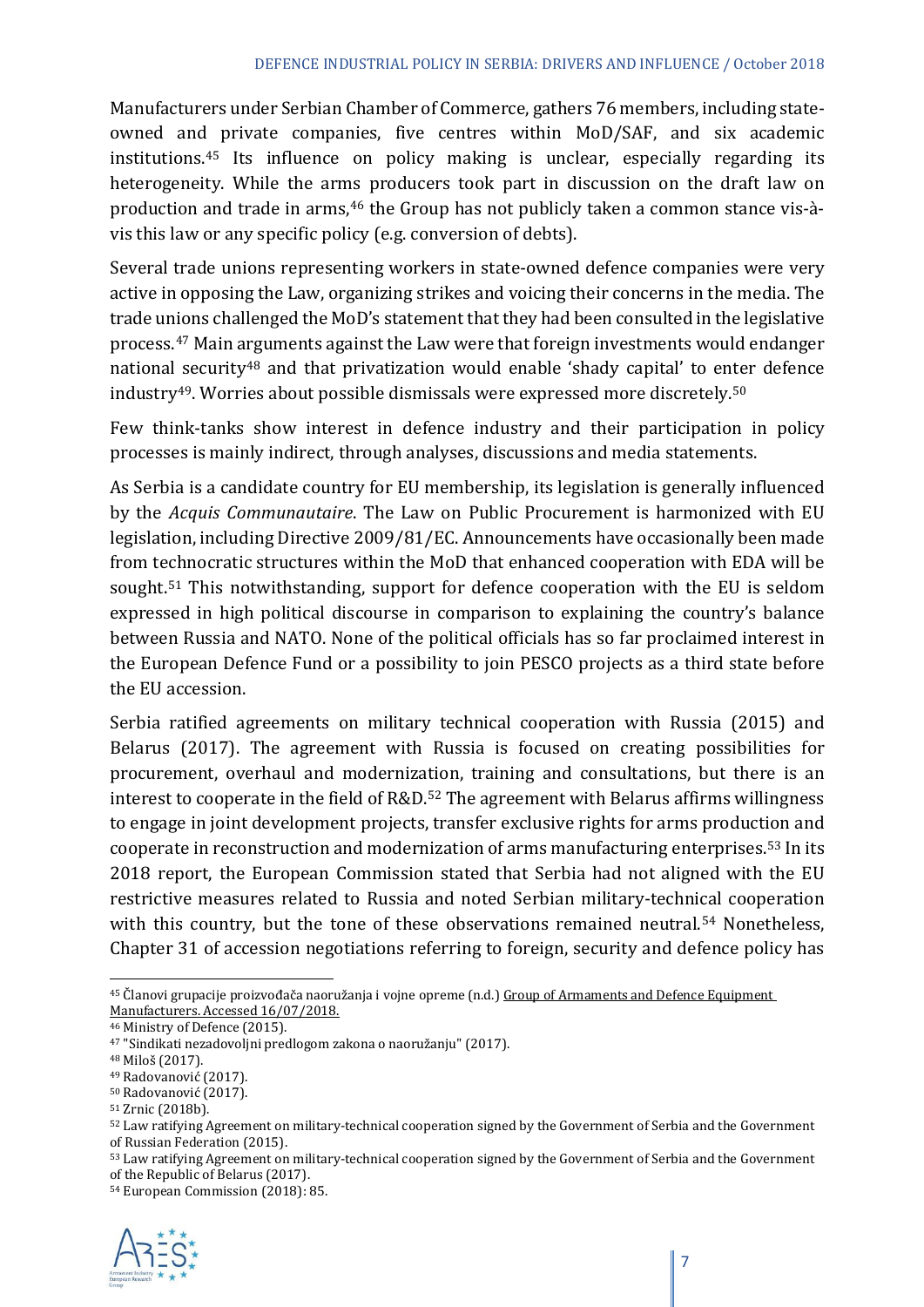not been opened yet.

In addition, Serbia has started using defence industrial cooperation as an additional means of boosting political ties with Republika Srpska (RS; ethnic Serb entity of Bosnia and Herzegovina), by sending SAF equipment for overhaul in RS-based companies.[55](#page-7-0)

# **CONSEQUENCES OF THE (LACK OF) POLICY**

The lack of coherent defence industrial policy has left much of Serbian defence industrial and technological infrastructure in the pre-1990 ownership-, management-, infrastructural and technological setting. Although financial reports<sup>[56](#page-7-1)</sup> for most state-owned companies indicate an increase in revenues in the recent years, the industry is still struggling to overcome loss of its principal contracting authority (Yugoslav People's Army), as well as damage from NATO intervention and economic sanctions in the 1990s.[57](#page-7-2) A SWOT (strengths, weaknesses, opportunities, threats) analysis presented in an article by the Head of the MoD's Defence Technologies Department lists staff skills, size of production capacities, and visibility on foreign markets as advantages of Serbian defence industry. The identified weaknesses are outdated technology, high average age of employees, low investment in R&D, insufficient use of civilian research for military purposes, insufficient application of environmental standards and low energy efficiency. The opportunities the MoD counts with are bilateral agreements on joint arms development and production, civilian projects, pooling and sharing ʻat regional level and beyond'. Unresolved tax debts, non-completed ownership transformation, insufficient investments and high risks of accidents are the issues defence industry has to confront.<sup>[58](#page-7-3)</sup> The risk of accidents is a particularly urgent issue: according to evidence available in the media, 16 accidents occurred since 2006 resulting in 15 deaths and dozens of injuries.[59](#page-7-4) The new law on arms production is addressing this problem by defining stricter requirements for companies in regard to safety and security.<sup>[60](#page-7-5)</sup>

Political officials have regularly emphasized employment as a priority of defence industry.[61](#page-7-6) The numbers of employees in six major state-owned defence manufacturers have been on a continuous rise since 2013, even in a company which has continued to

[radnika/z4mm06g\)](https://www.blic.rs/vesti/hronika/u-nesrecama-u-namenskoj-industriji-za-11-godina-poginulo-15-radnika/z4mm06g). One of these accidents took part in a military ammunition MRO centre, 12 in state-owned enterprises and one in a private enterprise. In the meantime, two more accidents were reported (Santovac, A. "Automatizacija jedini lek protiv nesreća u namenskoj". N1, 13/09/2017

60 ZPiPNVO (2018): Articles 30 and 35.

<span id="page-7-6"></span><span id="page-7-5"></span> $61$  For instance, in her presentation speech ij June 2017 the current Prime Minister included increasing investments in defence industry capacities and employment in defence industry to security policy priorities (Brnabic, 2017: 74).



<span id="page-7-0"></span> <sup>55</sup> Fena/N1 Sarajevo (2018).

<span id="page-7-2"></span><span id="page-7-1"></span><sup>&</sup>lt;sup>56</sup> Retrievable at Business Registries Agency portal <u>http://pretraga3.apr.gov.rs/pretragaObveznikaFI</u>.<br><sup>57</sup> Zrnić (n.d.)

<sup>58</sup> Zrnić (n.d.)

<span id="page-7-4"></span><span id="page-7-3"></span><sup>&</sup>lt;sup>59</sup> In July 2017, media reported that there had been 14 accidents in defence industry in the previous 11 years, resulting in 15 casualties. ("U nesrećama u namenskoj industriji za 11 godina poginulo 15 radnika", Beta/Blic, 15/07/2017 [https://www.blic.rs/vesti/hronika/u-nesrecama-u-namenskoj-industriji-za-11-godina-poginulo-15-](https://www.blic.rs/vesti/hronika/u-nesrecama-u-namenskoj-industriji-za-11-godina-poginulo-15-radnika/z4mm06g)

<http://rs.n1info.com/a317778/Vesti/Vesti/Nesrece-u-namenskoj-industriji.html> and Santovac, A. "Tragedije u Lučanima i pitanje odgovornosti". N1, 18/01/2018. http://rs.n1info.com/a357731/Vesti/Vesti/Nesrece-u-Lucanima-<br>nisu-retkost-ali-koliko-ih-je-tacno.html.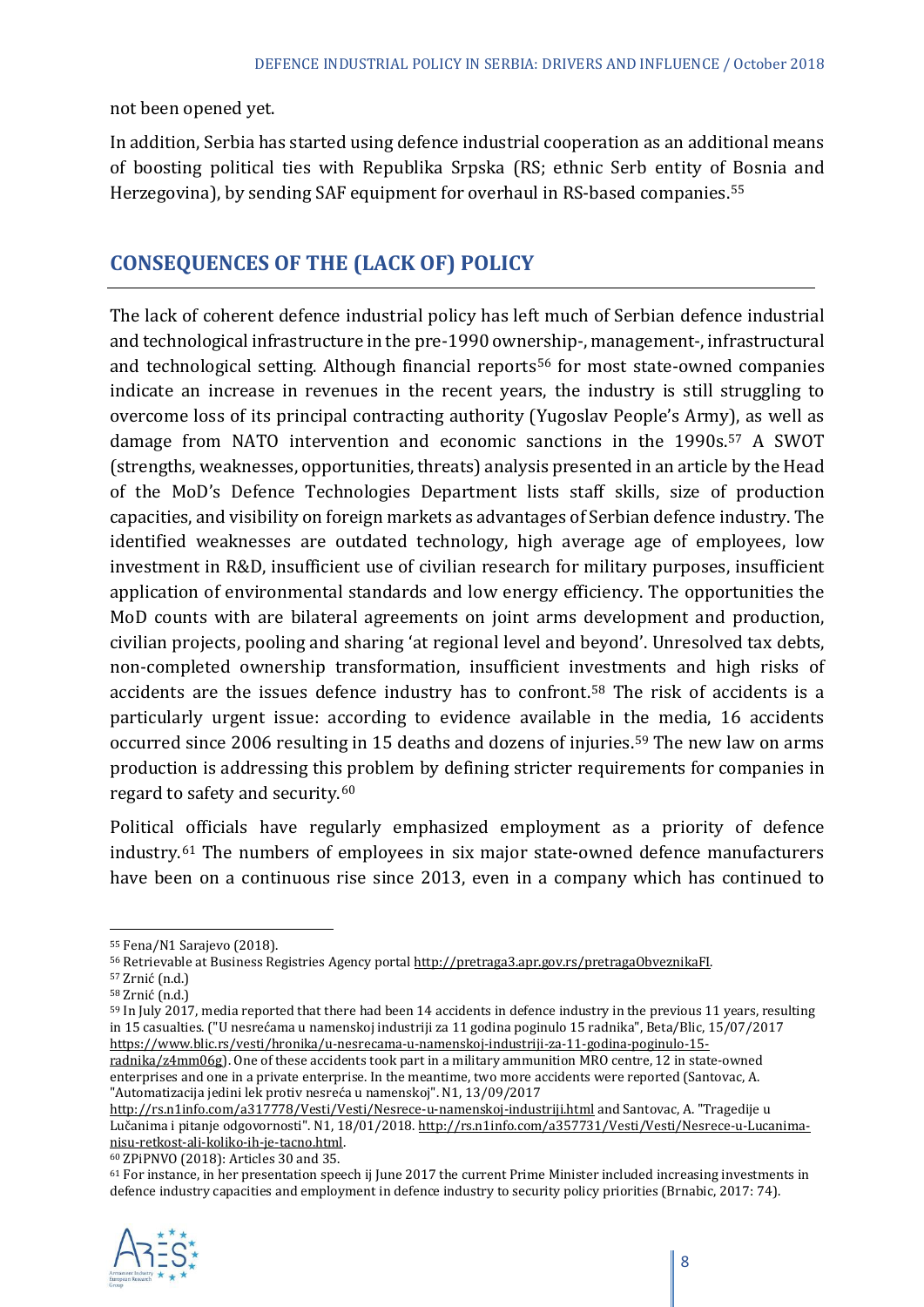record losses (Zastava).[62](#page-8-0) Five of these companies have generated over 50% of their revenues from selling their products on foreign markets, $63$  which suggests that keeping arms exports on the rise is vital for securing employment and social welfare in communities western part of Serbia, where most of these companies are concentrated.

The most lucrative export destinations according to the latest official data (for 2016) are the United States (export value USD 71.9 million), Algeria (70.7 million), and the United Arab Emirates (50.7 million).<sup>[64](#page-8-2)</sup> The main export products are ammunition, small arms and light weapons. The greatest import value in 2016 was recorded from Russia (USD 36.7 million), Belgium (19.4 million), Bosnia and Herzegovina (17.8 million) and Bulgaria (17.1 million).[65](#page-8-3) Belgium's high ranking in 2016 is most likely due to procurement of assault rifles FN SCAR-L[66](#page-8-4) for SAF. The import value from Russia rocketed in comparison to 2015 (USD 437 thousand), too, owing to purchase of two Mi-17 helicopters<sup>[67](#page-8-5)</sup>. Russia is likely to top the 2017 and 2018 list, as Serbia is paying for overhaul of six donated Mig-29 jets.<sup>[68](#page-8-6)</sup>

The overview of export and import data in the recent vears<sup>[69](#page-8-7)</sup> indicates several patterns. First, the USA has topped the importers' lists though this is not typically acknowledged in officials' discourse and it seems that doing business is separated from policy making. Second, there is a strong orientation towards maintaining ʻtraditional markets' from Yugoslav times in the countries belonging to Non-Aligned Movement, with some of the biggest importers of Serbian arms being Algeria, Angola, Bangladesh, Egypt and Myanmar. This seems to reflect path-dependency in business rather than any strategic decision made after 1990: Jugoimport SDPR's continuity of working in arms trade has enabled Serbia to retain presence on markets where Socialist Federative Republic of Yugoslavia was well recognized. The United Arab Emirates (UAE) emerged after 2012 as an important market and possible investor<sup>[70](#page-8-8)</sup> for Serbian defence industry. In 2013, a UAE company committed funding to a guided missile system development. $71$ 

Concerning arms import, Serbia currently relies on Russia for second-hand major weapon systems, mostly owing to lack of money and the strategic orientation towards military neutrality, with the later putting the country under pressure to maintain the entire range of capabilities. However, it would be too simplistic to label Serbia as dependent on Russia. In fact, arms import still tends to cherish the Yugoslav legacy of balancing ʻbetween the East

<span id="page-8-9"></span><span id="page-8-8"></span><sup>71</sup> Ministry of Defence (2013).



<span id="page-8-0"></span> <sup>62</sup> Data retrieved from annual financial reports for years 2014-2017 submitted by "Zastava oružje", "Milan Blagojević namenska", "Prva iskra namenska proizvodnja", "Prvi Partizan", "HK Krušik" and "Sloboda", available in database of Serbian Business Registry Agenc[y http://pretraga3.apr.gov.rs/pretragaObveznikaFI](http://pretraga3.apr.gov.rs/pretragaObveznikaFI)

<span id="page-8-1"></span><sup>63</sup> Average share of revenues from foreign markets in annual revenues in the period 2013-2017. The only exception is explosive factory "Prva iskra namenska proizvodnja", which on average earned 45% of its revenues abroad. (Own calculation based on data retrieved from the companies' annual financial reports - see the previous footnote. Database available upon request.)

<span id="page-8-2"></span><sup>&</sup>lt;sup>64</sup> Annual report on export, import, brokering services and technical assistance in the field of arms and military equipment for 2016 (2018): 42-47.

<span id="page-8-3"></span><sup>65</sup> Annual report on export, import, brokering services and technical assistance in the field of arms and military equipment for 2016 (2018): 48-50.

<span id="page-8-4"></span><sup>66</sup> Tanjug/B92 (2017).

<span id="page-8-5"></span><sup>67</sup> Sputnik/B92 (2016).

<sup>68</sup> "Fighters Russia Donated To Serbia To Enter Service By Year-End" (2018).

<span id="page-8-7"></span><span id="page-8-6"></span><sup>69</sup> Annual reports available in Serbian a[t http://mtt.gov.rs/sektori/sektor-za-multilateralnu-i-regionalnu-ekonomsku-i](http://mtt.gov.rs/sektori/sektor-za-multilateralnu-i-regionalnu-ekonomsku-i-trgovinsku-saradnju/spoljna-trgovina-kontrolisanom-robom-nvo-i-rdn/)[trgovinsku-saradnju/spoljna-trgovina-kontrolisanom-robom-nvo-i-rdn/](http://mtt.gov.rs/sektori/sektor-za-multilateralnu-i-regionalnu-ekonomsku-i-trgovinsku-saradnju/spoljna-trgovina-kontrolisanom-robom-nvo-i-rdn/)

<sup>70</sup> Bartlett et al. (2015).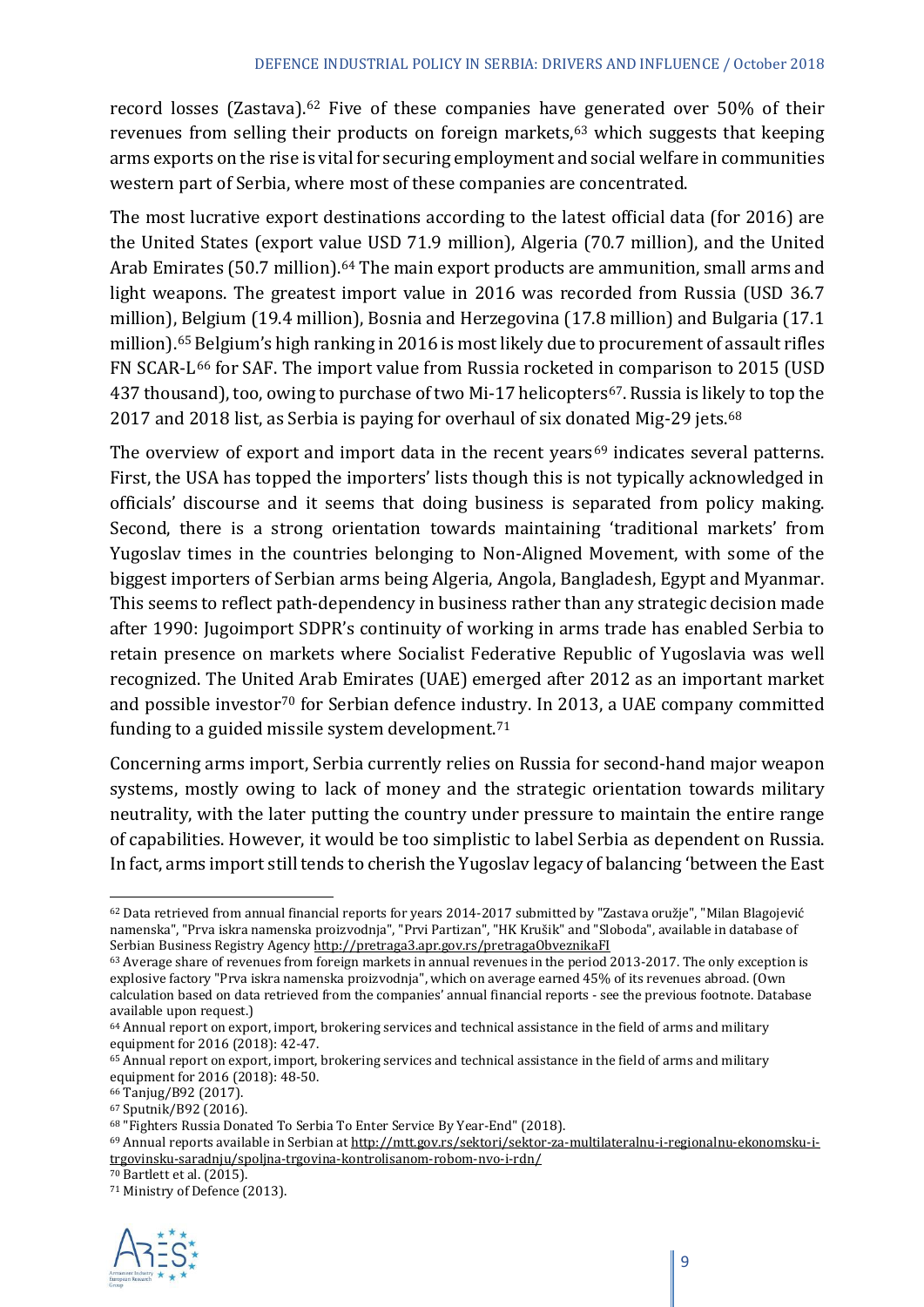and the West'. In 2016 Serbia signed a contract with Airbus Group to procure nine H145M helicopters.<sup>[72](#page-9-0)</sup> The contract also obliges Airbus to advance capacities of SAF aeronautical MRO centre to maintain, and manufacture spare parts for Gazelle helicopters<sup>73</sup>, the type for which Yugoslavia obtained production licence from Aérospatiale.<sup>[74](#page-9-2)</sup>

Offsets remain a considerable grey zone in legislation and practice. In fact, Serbian legislation does not regard offset arrangements<sup>[75](#page-9-3)</sup> and the MoD has denied that those were permitted by law.[76](#page-9-4) However, the arrangement with the Airbus Group does resemble an offset. The UAE-based company which invested in guided missile system is linked to a purchase of agricultural land in Serbia.<sup>[77](#page-9-5)</sup> It is unclear if the Government/MoD have an undisclosed policy to seek offsets or there is no policy at all.

# **A LOOK AHEAD**

Defence industry is frequently described as the driver of Serbian economy.[78](#page-9-6) However, in the lack of clear and coherent policy so far, it has been rather confusing in which direction its own development is driven. This should be finally overcome with adoption of DIS development programme and DTIB development programme, due by January 2019. The new programmes will be based on the *Vision 2020*, an unpublished MoD document which was briefly presented to the select parliamentary committee on defence in 2017 and is mostly dealing with DIS. It envisages grouping manufacturers into specialized clusters, attracting private investments and making operational costs more efficient.<sup>[79](#page-9-7)</sup>

DTIB development programme is expected to put emphasize on R&D. It is likely that civilian research centres will be delegated more responsibility for defence projects.<sup>[80](#page-9-8)</sup> A major challenge, however, will be to secure funding. The funding earmarked for both military education and research in the MoD's 2018 budget weights around EUR 1.1 million.<sup>[81](#page-9-9)</sup> What is more, these functions depend on income from MoD's commercial activities, i.e. the national budget would not assign any financial means for defence research but those directly earned by MoD and SAF units. These units include MRO centres, which could soon be transformed into enterprises with majority state ownership<sup>[82](#page-9-10)</sup>, thus leaving MoD without some income. Regardless of if this is actually implemented, international cooperation will

<sup>81</sup> Law on the Budget of the Republic of Serbia for 2018 (2017): Heading 19.3.

<span id="page-9-10"></span><span id="page-9-9"></span><span id="page-9-8"></span><sup>82</sup> Zrnić (2018a and b).



<span id="page-9-0"></span> <sup>72</sup> Vojinović (2016).

<span id="page-9-1"></span><sup>73</sup> Vojinović (2017).

<span id="page-9-2"></span><sup>74</sup> Alex (2018).

<span id="page-9-3"></span><sup>75</sup> They are neither explicitely or implicitely mentioned in Foreign Trade Act (2009, 2011) and Law on Defence (2007, 2009, 2015 and 2018).

<sup>76</sup> Ministry of Defence (2012): 17.

<span id="page-9-5"></span><span id="page-9-4"></span><sup>77</sup> Company registry log for Yugo Elite Agro, the company owning the agricultural land in Zobnatica, in Serbian Business Registry Agency [\(https://bit.ly/2mIWQTg\)](https://bit.ly/2mIWQTg) states that it was founded by the company Elite Agro LLC, which itself is a subsidiary of YAS Holding. Another subsidiary of YAS holding is Emirates Advanced Research and Technology Holding LLC [\(http://www.yasholding.ae/index.php/subsidiaries/emirates-advanced-research-and-technology-holding-llc/\)](http://www.yasholding.ae/index.php/subsidiaries/emirates-advanced-research-and-technology-holding-llc/), which has invested in the missile development project (MoD, 2013).

<span id="page-9-6"></span><sup>78</sup> Beta/N1 (2017).

<span id="page-9-7"></span><sup>79</sup> Ministry of Defence (2016): 14.

<sup>80</sup> This could be inferred from Zrnic (n.d.) and comments of the acting Assistant Minister in Svedic (2015).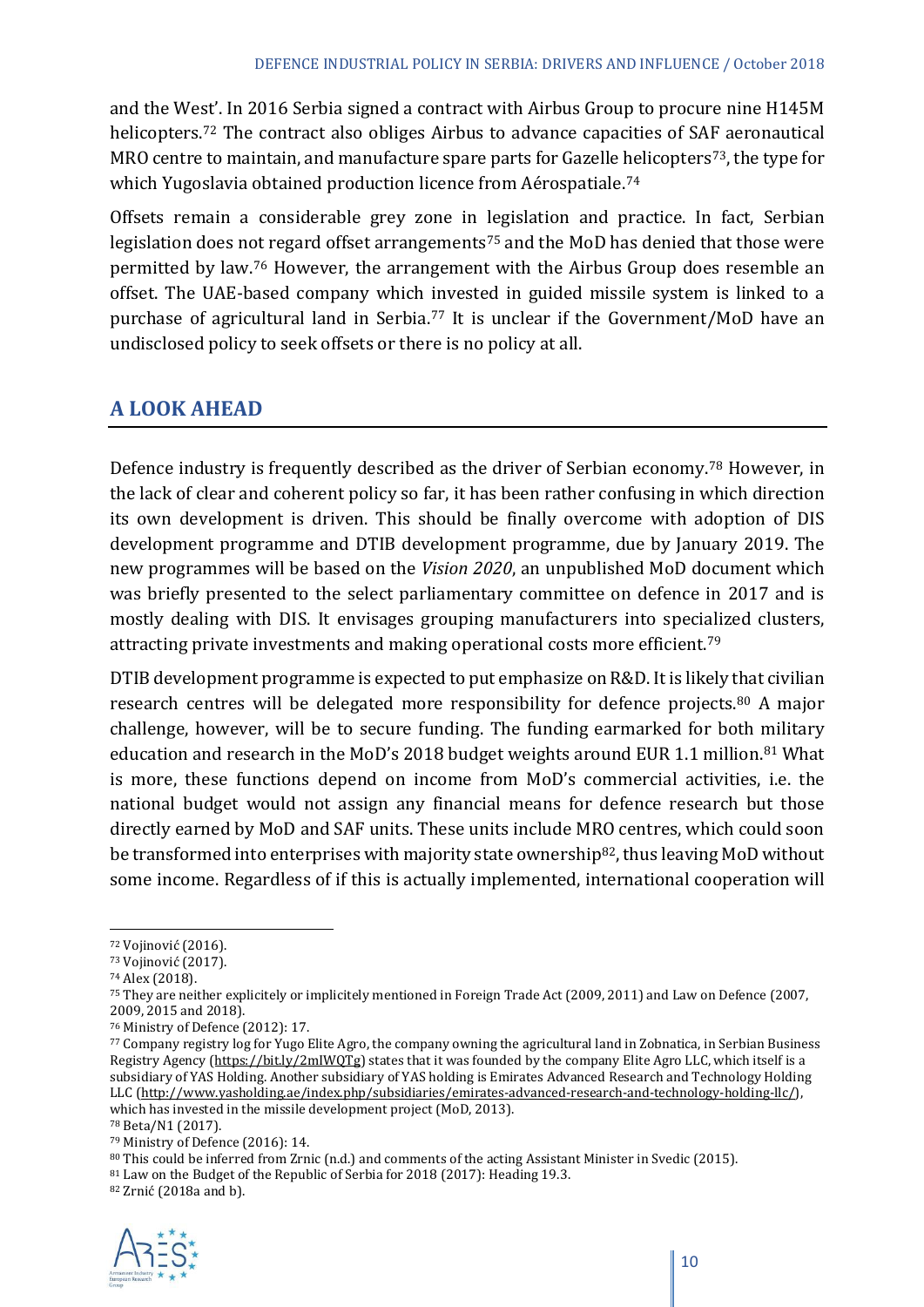be the best way to obtain funding for research. It remains to be seen if Serbian government will set priority partners in DTIB development programme or keep pursuing a ʻcatch all' tactic, with different tracks of cooperation with the EU members, Belarus, UAE, etc.

Military neutrality as the strategic orientation and the EU relations with Russia will determine future development of Serbian DTIB. Despite negotiating EU accession, Serbia may make decisions which would practically prevent building interoperability with the EU members.

At operational level, the greatest challenge will be to juggle investing into new facilities, reorganizing business in order to cut costs and safeguarding ever higher employment. This will be particularly problematic in case of companies which are still burdened with longterm debt. Moreover, it is unknown if there are any credible private investors in sight. Navigating through these challenges will be task of the Ministry of Defence, which will continue playing a key role in defence industrial policy and harmonizing different policy priorities.  $\blacksquare$ 

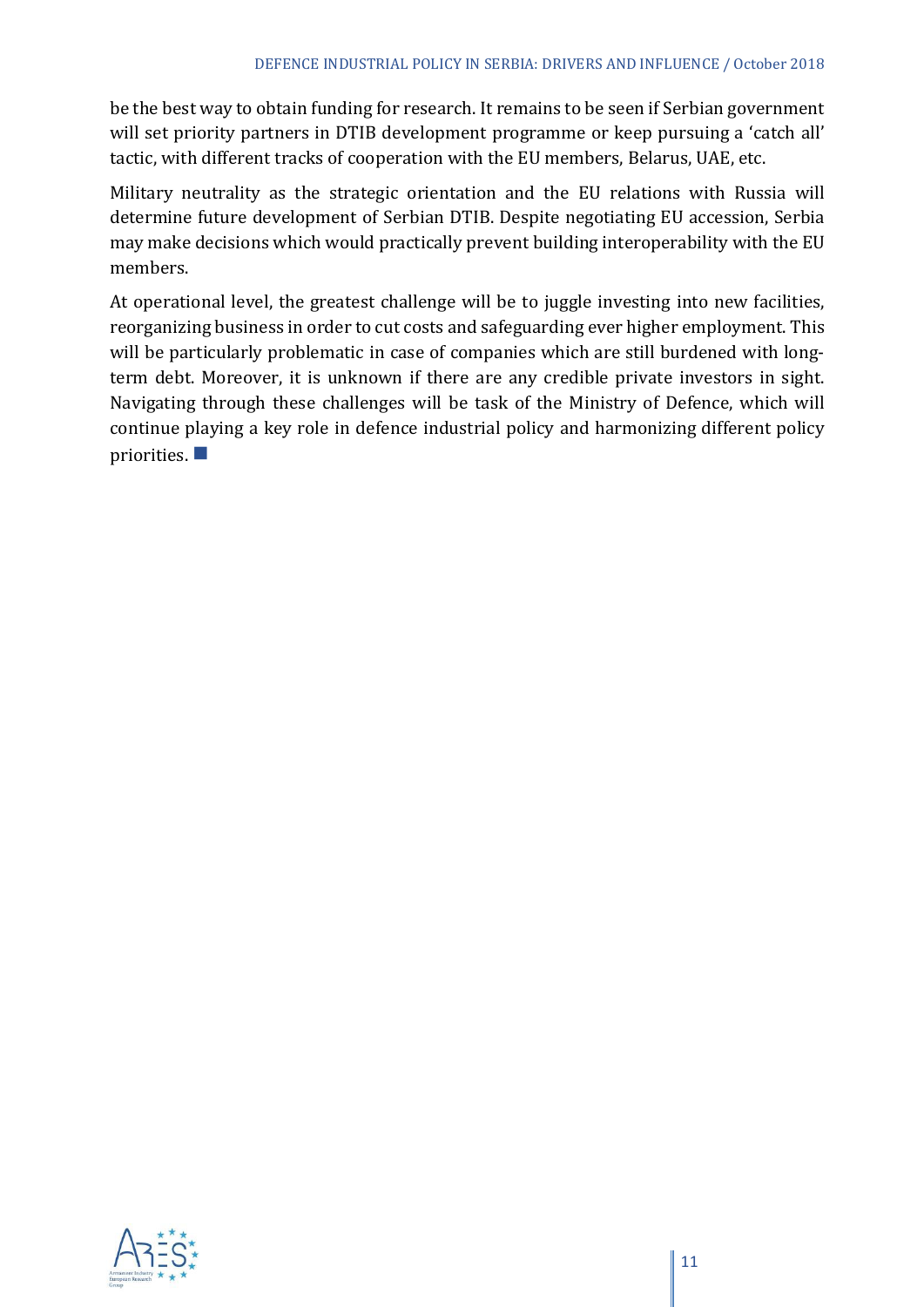# **SOURCES**

Alex, D. Aerospatiale SA342 Gazelle. *Military Factory*, last updated 21/06/2018. [https://www.militaryfactory.com/aircraft/detail.asp?aircraft\\_id=93](https://www.militaryfactory.com/aircraft/detail.asp?aircraft_id=93)

Beta/N1. "Vučić: Namenska industrija ključ razvoja ekonomije" [Vucic: Defence industry is a key to<br>economic development]. N1, 12/03/2017. <u>http://rs.n1info.com/a234346/Biznis/Vucic-</u> economic development]. N1, 12/03/2017. [http://rs.n1info.com/a234346/Biznis/Vucic-](http://rs.n1info.com/a234346/Biznis/Vucic-Namenska-industrija-kljuc-razvoja-ekonomije.html)[Namenska-industrija-kljuc-razvoja-ekonomije.html](http://rs.n1info.com/a234346/Biznis/Vucic-Namenska-industrija-kljuc-razvoja-ekonomije.html)

Bartlett, W., J. Ker-Lindsay, K. Alexander and T. Prelec. *UAE Policies towards the Western Balkans: Investment Motives and Impacts*. LSE Middle Eastern Centre blog, 27/11/2015. [http://blogs.lse.ac.uk/mec/2015/11/27/uae-policies-towards-the-western-balkans-investment](http://blogs.lse.ac.uk/mec/2015/11/27/uae-policies-towards-the-western-balkans-investment-motives-and-impacts/)[motives-and-impacts/](http://blogs.lse.ac.uk/mec/2015/11/27/uae-policies-towards-the-western-balkans-investment-motives-and-impacts/)

Brnabić, A. *Program Vlade Republike Srbije kandidata za predsednika Vlade Ane Brnabić [Programme of the Government of the Republic of Serbia submitted by the candidate for Prime Minister, Ana Brnabic]*. Belgrade, 28/06/2017. [http://www.media.srbija.gov.rs/medsrp/dokumenti/ekspoze](http://www.media.srbija.gov.rs/medsrp/dokumenti/ekspoze-mandatarke-ane-brnabic280617_cyr.pdf)[mandatarke-ane-brnabic280617\\_cyr.pdf](http://www.media.srbija.gov.rs/medsrp/dokumenti/ekspoze-mandatarke-ane-brnabic280617_cyr.pdf)

Central Securities Deposite and Clearing House. Statistical overview of ownership structure of companies – Balance on previous day; Issuer: FAP A.D. Priboj– 07210434. Retrieved on 16/07/2018.<https://bit.ly/2LnBXHY>

D.I.K. "Finci od aprila preuzimaju FAP" [The Finns are taking over FAP in April]. Večernje novosti, 26/01/2015. [http://www.novosti.rs/vesti/naslovna/ekonomija/aktuelno.239.html:530954-](http://www.novosti.rs/vesti/naslovna/ekonomija/aktuelno.239.html:530954-Finci-od-aprila-preuzimaju-FAP) [Finci-od-aprila-preuzimaju-FAP](http://www.novosti.rs/vesti/naslovna/ekonomija/aktuelno.239.html:530954-Finci-od-aprila-preuzimaju-FAP)

European Commission. *Serbia 2018 Report, accompanying the document Communication from the Commission to the European Parliament, the Council, the European Economic and Social Committee and the Committee of the Regions: 2018 Communication on EU Enlargement Policy*. Strasbourg, 17/04/2018. [https://ec.europa.eu/neighbourhood-enlargement/sites/near/files/20180417](https://ec.europa.eu/neighbourhood-enlargement/sites/near/files/20180417-serbia-report.pdf) [serbia-report.pdf](https://ec.europa.eu/neighbourhood-enlargement/sites/near/files/20180417-serbia-report.pdf) 

European Defence Agency. "Signing of EDA-Serbia Administrative Arrangement". *Info Hub*. Brussels, 13/12/2013. [https://www.eda.europa.eu/info-hub/press-centre/latest](https://www.eda.europa.eu/info-hub/press-centre/latest-news/2013/12/13/signing-of-eda-serbia-administrative-arrangement)[news/2013/12/13/signing-of-eda-serbia-administrative-arrangement](https://www.eda.europa.eu/info-hub/press-centre/latest-news/2013/12/13/signing-of-eda-serbia-administrative-arrangement)

European Defence Agency. "EDA Chief Executive visits Serbia". *Info Hub*. Belgrade, 20/12/2016. [https://www.eda.europa.eu/info-hub/press-centre/latest-news/2016/12/20/eda-chief](https://www.eda.europa.eu/info-hub/press-centre/latest-news/2016/12/20/eda-chief-executive-visits-serbia)[executive-visits-serbia](https://www.eda.europa.eu/info-hub/press-centre/latest-news/2016/12/20/eda-chief-executive-visits-serbia)

Fena/N1 Sarajevo. " Belgrade to fund RS military industry with 7.2 million Euro". *N1*, 18/06/2018. [http://rs.n1info.com/a397275/English/NEWS/Belgrade-to-fund-RS-military-industry-with-7.2](http://rs.n1info.com/a397275/English/NEWS/Belgrade-to-fund-RS-military-industry-with-7.2-million-Euro.html) [million-Euro.html](http://rs.n1info.com/a397275/English/NEWS/Belgrade-to-fund-RS-military-industry-with-7.2-million-Euro.html)

"Fighters Russia Donated To Serbia To Enter Service By Year-End". *Radio Free Europe/Radio Liberty Balkan Service*, 20/03/2018. [https://www.rferl.org/a/mig-fighter-jets-russia-donated-serbia](https://www.rferl.org/a/mig-fighter-jets-russia-donated-serbia-enter-service-by-end-2018-vulin/29110444.html)[enter-service-by-end-2018-vulin/29110444.html](https://www.rferl.org/a/mig-fighter-jets-russia-donated-serbia-enter-service-by-end-2018-vulin/29110444.html)

*Godišnji izveštaj o realizaciji poslova izvoza, uvoza, pružanja brokerskih usluga i tehničke pomoći u oblasti naoružanja i vojne opreme za 2016. godinu* [Annual report on export, import, brokering services and technical assistance in the field of arms and military equipment for 2016]. Ministry of trade, toursim and telecommunications, 2018[. http://mtt.gov.rs/download/GIZV\\_NVO\\_2016.pdf](http://mtt.gov.rs/download/GIZV_NVO_2016.pdf)

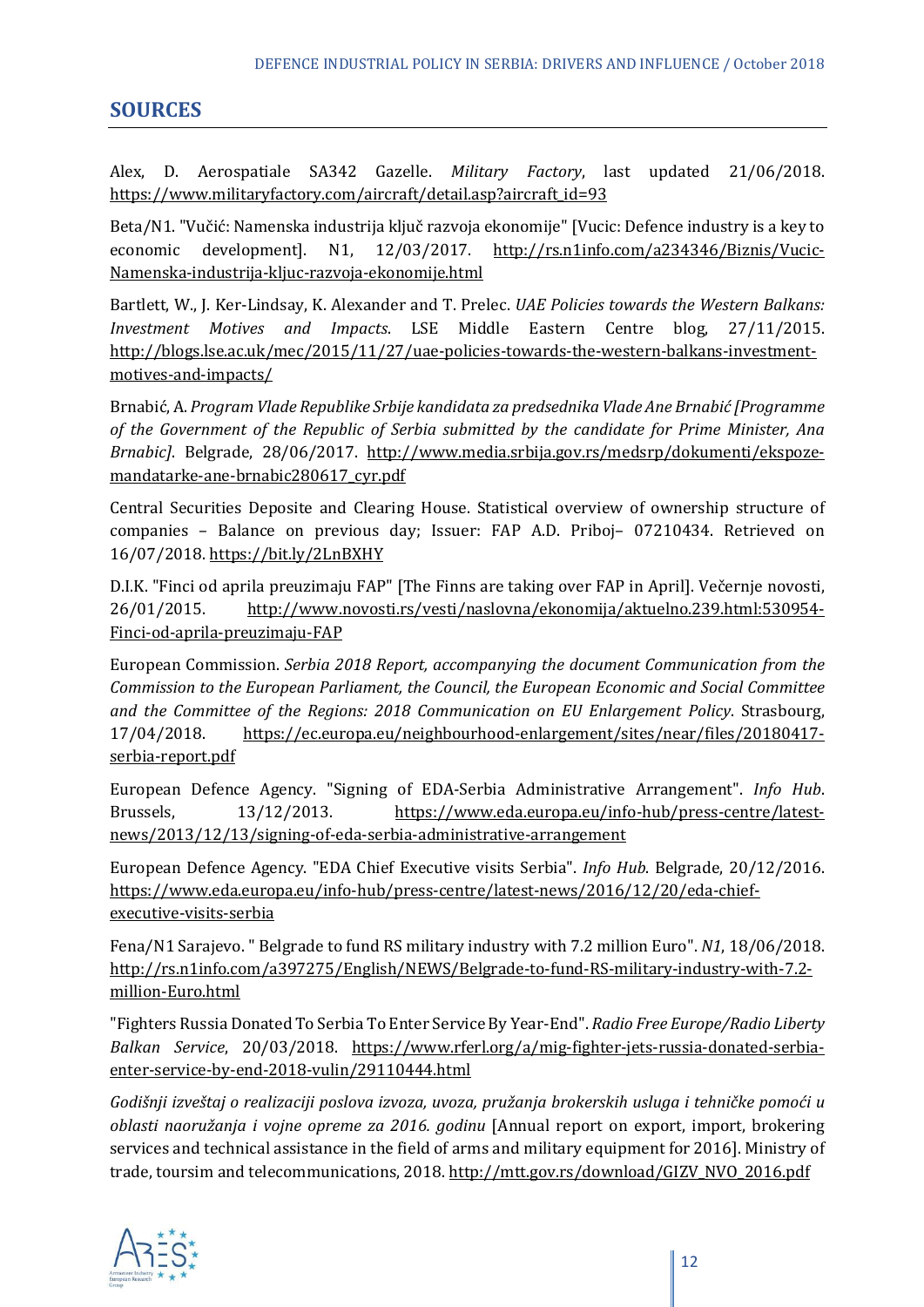Gligorović, S. "Ko su najveći kupci srpskog oružja?" [Who are the biggest buyers of Serbian  $W\text{e}$ apons?]  $R1$ S,  $25/03/2018$ . [http://www.rts.rs/page/stories/sr/story/13/ekonomija/3083893/ko-su-najveci-kupci-srpskog](http://www.rts.rs/page/stories/sr/story/13/ekonomija/3083893/ko-su-najveci-kupci-srpskog-oruzja.html)[oruzja.html](http://www.rts.rs/page/stories/sr/story/13/ekonomija/3083893/ko-su-najveci-kupci-srpskog-oruzja.html)

Korporacija "Fabrika automobila Priboj" A.D. Priboj*. Izmene i dopune unapred pripremljenog plana reorganizacije [Amendments to the reorganisation plan that was prepared in advance]*. Priboj, 4/08/2016. Retrieved from Business Registers Agency on 16/07/2018. https://bit.ly/2uEbePU

Kovačević, N. "Borba za deo izvoznog kolača u namenskoj industriji" [Fight for a share of export profits in defence industry]. *Danas*, 10/09/2017. [https://www.danas.rs/ekonomija/borba-za-deo](https://www.danas.rs/ekonomija/borba-za-deo-izvoznog-kolaca-u-namenskoj-industriji/)[izvoznog-kolaca-u-namenskoj-industriji/](https://www.danas.rs/ekonomija/borba-za-deo-izvoznog-kolaca-u-namenskoj-industriji/)

Miloš, S. "Kome pada u ruke srpska vojna industrija" [Who will get hold of Serbian defence industry] Sputnik Srbija, 20/12/2017. [https://rs-lat.sputniknews.com/analize/201712201113878995-](https://rs-lat.sputniknews.com/analize/201712201113878995-Srbija-namenska-zakon-privatizacija-/) [Srbija-namenska-zakon-privatizacija-/](https://rs-lat.sputniknews.com/analize/201712201113878995-Srbija-namenska-zakon-privatizacija-/)

Ministarstvo odbrane [Ministry of Defence]. Srbija – samoprocena izgradnje integriteta. Izveštaj ekspertskog tima [Serbia – Self-assessment of integrity building: expert team report]. Belgrade, 2/11/2012.

[http://www.mod.gov.rs/multimedia/file/staticki\\_sadrzaj/dokumenta/integritet/samoprocena\\_in](http://www.mod.gov.rs/multimedia/file/staticki_sadrzaj/dokumenta/integritet/samoprocena_integriteta.pdf) [tegriteta.pdf](http://www.mod.gov.rs/multimedia/file/staticki_sadrzaj/dokumenta/integritet/samoprocena_integriteta.pdf)

Ministry of Defence. *Agreement on joint development and equipping the rocket system ALAS signed*. 18/02/2013. [http://www.mod.gov.rs/eng/4978/potpisan-ugovor-o-zajednickom-razvoju-i](http://www.mod.gov.rs/eng/4978/potpisan-ugovor-o-zajednickom-razvoju-i-opremanju-raketnog-sistema-alas-4978)[opremanju-raketnog-sistema-alas-4978](http://www.mod.gov.rs/eng/4978/potpisan-ugovor-o-zajednickom-razvoju-i-opremanju-raketnog-sistema-alas-4978)

Ministry of Defence. *Presentation of the Draft Law on Production and Trade in Arms and Military Equipment*. 6/03/2015. [http://www.mod.gov.rs/eng/7927/predstavljen-nacrt-zakona-o](http://www.mod.gov.rs/eng/7927/predstavljen-nacrt-zakona-o-proizvodnji-i-prometu-naoruzanja-i-vojne-opreme-7927)[proizvodnji-i-prometu-naoruzanja-i-vojne-opreme-7927](http://www.mod.gov.rs/eng/7927/predstavljen-nacrt-zakona-o-proizvodnji-i-prometu-naoruzanja-i-vojne-opreme-7927)

Ministarstvo odbrane [Ministry of Defence]. *Informacija o radu Ministarstva odbrane za period oktobar-decembar 2016. godine [Information about the work of the Ministry of Defence in the period October-December 2016]*. Number 93477/16. Belgrade, 23/01/2017. Received from the National Assembly through request for free access to information of public importance.

Ministry of Defence. Response to a request for free access to information submitted by Belgrade Centre for Security Policy. Number 780-10/2017. Belgrade, 20/12/2017. Available in Serbian upon request.

Ministry of Defence. *President Vučić: "Teleoptik-Žorpskopi" was a closed factory, but today, it thrives with great hope*. 8/07/2018. [http://www.mod.gov.rs/eng/12795/predsednik-vucic-teleoptik](http://www.mod.gov.rs/eng/12795/predsednik-vucic-teleoptik-ziroskopi-je-bila-ugasena-fabrika-a-danas-zivi-sa-velikom-nadom-12795)[ziroskopi-je-bila-ugasena-fabrika-a-danas-zivi-sa-velikom-nadom-12795](http://www.mod.gov.rs/eng/12795/predsednik-vucic-teleoptik-ziroskopi-je-bila-ugasena-fabrika-a-danas-zivi-sa-velikom-nadom-12795)

Narodna skupština Republike Srbije [National Assembly of the Republic of Serbia*]. Četvrta sednica Prvog redovnog zasedanja, deveti dan: Privremene stenografske beleške [The fourth plenary meeting of the first regular session, day 9: Temporary transcript]*. Number 06-2/82-18. Belgrade, 9/05/2018. [http://www.parlament.gov.rs/upload/archive/files/cir/doc/stenografske\\_beleske/9.%20dan%2](http://www.parlament.gov.rs/upload/archive/files/cir/doc/stenografske_beleske/9.%20dan%20Cetvrta%20sednica%20Prvog%20redovnog%20zasedanja%20NSRS,9.%20maj%202018..docx) [0Cetvrta%20sednica%20Prvog%20redovnog%20zasedanja%20NSRS,9.%20maj%202018..docx](http://www.parlament.gov.rs/upload/archive/files/cir/doc/stenografske_beleske/9.%20dan%20Cetvrta%20sednica%20Prvog%20redovnog%20zasedanja%20NSRS,9.%20maj%202018..docx)

*Obrazloženje finansijskog plana Nacionalne službe za zapošljavanje za 2016. godinu [Explanation of National Employment Service financial plan for 2016]* Otvorena vlada [Open government portal], n.d. [http://otvorenavlada.rs/pz-budzet-republike-srbije-2016-0176-cyr-finansijski-plan-nszz-2016](http://otvorenavlada.rs/pz-budzet-republike-srbije-2016-0176-cyr-finansijski-plan-nszz-2016-obrazlozenje-doc-2/) [obrazlozenje-doc-2/](http://otvorenavlada.rs/pz-budzet-republike-srbije-2016-0176-cyr-finansijski-plan-nszz-2016-obrazlozenje-doc-2/)

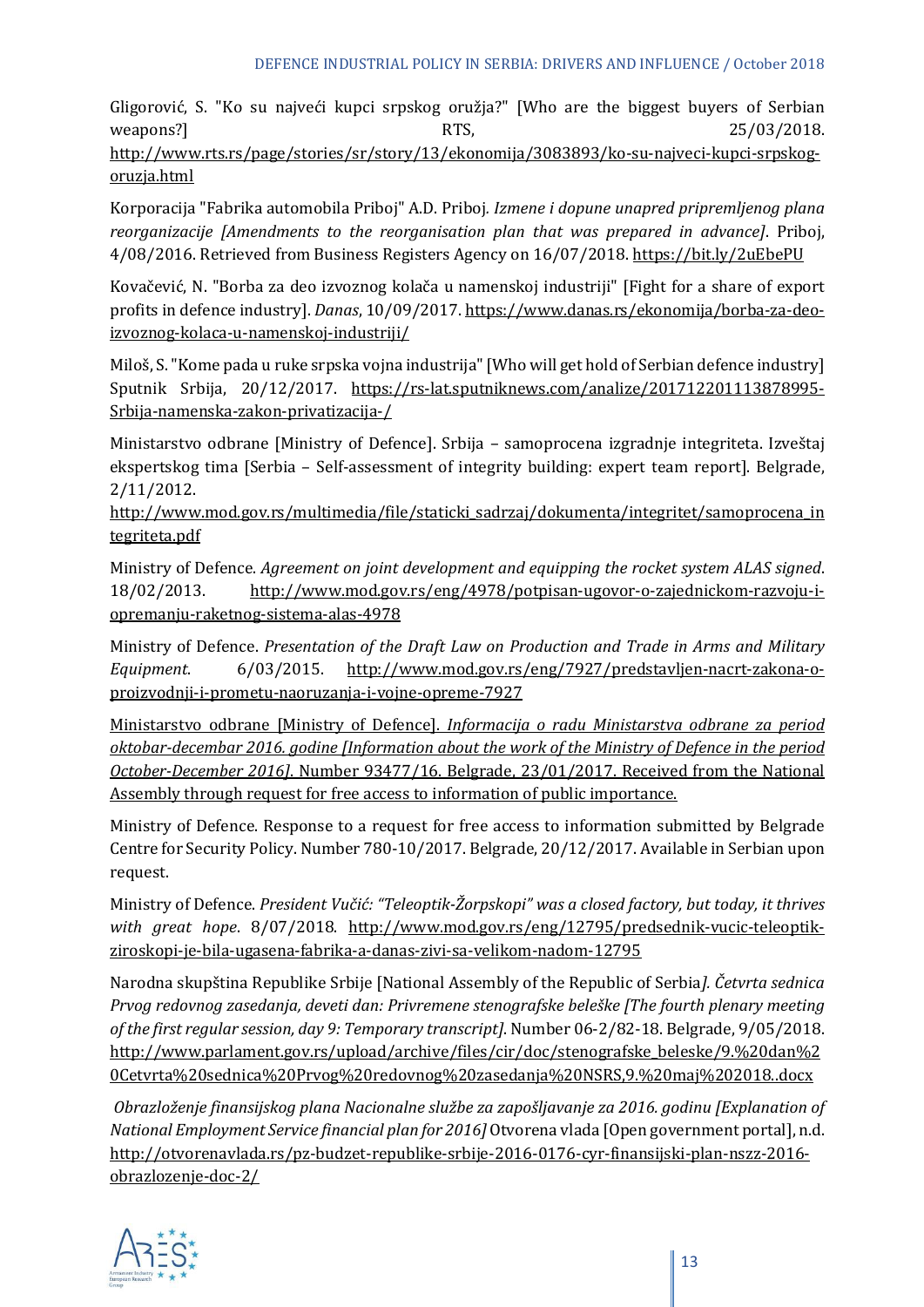Pejović, B. " Pribojskim FAP-om upravlja Ministarstvo odbrane". Politika, 30/06/2018. [http://www.politika.rs/sr/clanak/406484/Ekonomija/Pribojskim-FAP-om-upravlja-](http://www.politika.rs/sr/clanak/406484/Ekonomija/Pribojskim-FAP-om-upravlja-Ministarstvo-odbrane)[Ministarstvo-odbrane](http://www.politika.rs/sr/clanak/406484/Ekonomija/Pribojskim-FAP-om-upravlja-Ministarstvo-odbrane)

Radovanović, Z. "Sindikati: Predloženi zakon štetan po oružare" [Trade unions: proposed law detrimental for employees in defence industry]. Danas, 18/12/2017. <https://www.danas.rs/ekonomija/sindikati-predlozeni-zakon-stetan-po-oruzare/>

"Sindikati nezadovoljni predlogom zakona o naoružanju" [Trade unions unhappy with the draft law on arms]. Radio Slobodna Evropa, 15/12/2017. <https://www.slobodnaevropa.org/a/28920041.html>

*Strategija odbrane Republike Srbije [Defence Strategy of the Republic of Serbia]*. Belgrade, October 2009.<https://bit.ly/2me4THs>

*Strategija odbrane Republike Srbije – nacrt [Draft Defence Strategy of the Republic of Serbia].*  Belgrade, 2017[. https://bit.ly/2MV0qYZ](https://bit.ly/2MV0qYZ)

*Strategija i politika razvoja industrije Republike Srbije [Strategy and Policy for Development of Industry in the Republic of Serbia]*. Belgrade, 2011. [http://www.media.srbija.gov.rs/medsrp/dokumenti/strategija\\_industrija0466\\_cyr.zip](http://www.media.srbija.gov.rs/medsrp/dokumenti/strategija_industrija0466_cyr.zip)

Sputnik/B92. "Serbia receives new Russian helicopters - first in 29 years". B92, 28/06/2016. [https://www.b92.net/eng/news/politics.php?yyyy=2016&mm=06&dd=28&nav\\_id=98446](https://www.b92.net/eng/news/politics.php?yyyy=2016&mm=06&dd=28&nav_id=98446)

Švedić, M. "Skokovi su neminovnost" [Major oscillations are inevitable]. *Odbrana* 245, 1/12/2015. http://www.odbrana.mod.gov.rs/grab\_file.php?id\_clanka=7452&redni\_broj=245&putanja=Odbra na 245 - 16-19 - Intervju - VD pomocnika ministra za materijalne resurse.pdf&id\_casopisa=1

Tanjug/B92. "Serbian Army to buy 'state of the art' Belgian rifles". B92, 24/04/2017. [https://www.b92.net/eng/news/politics.php?yyyy=2017&mm=04&dd=24&nav\\_id=101101](https://www.b92.net/eng/news/politics.php?yyyy=2017&mm=04&dd=24&nav_id=101101)

Tanjug/RTS. "Ministarstvo nastavlja da rešava probleme 'Zastava oružja'" [The Ministry continues solving Zastava Arms problems]. RTS, 24/12/2015. [http://www.rts.rs/page/stories/sr/story/13/ekonomija/2152454/ministarstvo-nastavlja-da](http://www.rts.rs/page/stories/sr/story/13/ekonomija/2152454/ministarstvo-nastavlja-da-resava-probleme-zastava-oruzja.html)[resava-probleme-zastava-oruzja.html](http://www.rts.rs/page/stories/sr/story/13/ekonomija/2152454/ministarstvo-nastavlja-da-resava-probleme-zastava-oruzja.html)

Vlada Republike Srbije. *Plan rada Vlade za 2018. godinu [Government Activity Plan for 2018]*. Belgrade, January 2018[. http://www.gs.gov.rs/doc/PLAN\\_RADA\\_VLADE\\_2018.pdf](http://www.gs.gov.rs/doc/PLAN_RADA_VLADE_2018.pdf)

Vojinović, P. "SDPR kadar zvanično kroji politiku naoružavanja vojske, 13. mart nije bilo jedino nebezbedno letenje helikopterom" [SDPR staff officially shapes armament policy, the incident on 13th March was not the only unsafe helicopter flight]. *Tangosix*, 26/10/2015. [https://tangosix.rs/2015/26/10/sdpr-kadar-zvanicno-kroji-politiku-naoruzavanja-vojske-13](https://tangosix.rs/2015/26/10/sdpr-kadar-zvanicno-kroji-politiku-naoruzavanja-vojske-13-mart-nije-bilo-jedino-nebezbedno-letenje-helikopterom/) [mart-nije-bilo-jedino-nebezbedno-letenje-helikopterom/](https://tangosix.rs/2015/26/10/sdpr-kadar-zvanicno-kroji-politiku-naoruzavanja-vojske-13-mart-nije-bilo-jedino-nebezbedno-letenje-helikopterom/)

Vojinović, P. "Srbija nabavlja 9 helikoptera H145M" [Serbia is procuring 9 H145M helicopters]. *Tangosix*, 29/12/2016. [https://tangosix.rs/2016/29/12/poslednja-vest-srbija-nabavlja-9](https://tangosix.rs/2016/29/12/poslednja-vest-srbija-nabavlja-9-helikoptera-h145m/) [helikoptera-h145m/](https://tangosix.rs/2016/29/12/poslednja-vest-srbija-nabavlja-9-helikoptera-h145m/)

Vojinović, P. "Novi detalji ugovora sa Erbasom: 'Moma Stanojlović' servisni centar regije za Gazele, uskoro konkurs za zanavljanje kadra" [New details about the contracts with Airbus: Moma Stanojlovic maintenance centre for Gazelle, new vacancies to be advertised soon]. *Tangosix*, 20/03/2017. [https://tangosix.rs/2017/20/03/novi-detalji-ugovora-sa-erbasom-moma](https://tangosix.rs/2017/20/03/novi-detalji-ugovora-sa-erbasom-moma-stanojlovic-bice-servisni-centar-regije-za-gazele-uskoro-konkurs-za-zanavljanje-kadra/)[stanojlovic-bice-servisni-centar-regije-za-gazele-uskoro-konkurs-za-zanavljanje-kadra/](https://tangosix.rs/2017/20/03/novi-detalji-ugovora-sa-erbasom-moma-stanojlovic-bice-servisni-centar-regije-za-gazele-uskoro-konkurs-za-zanavljanje-kadra/)

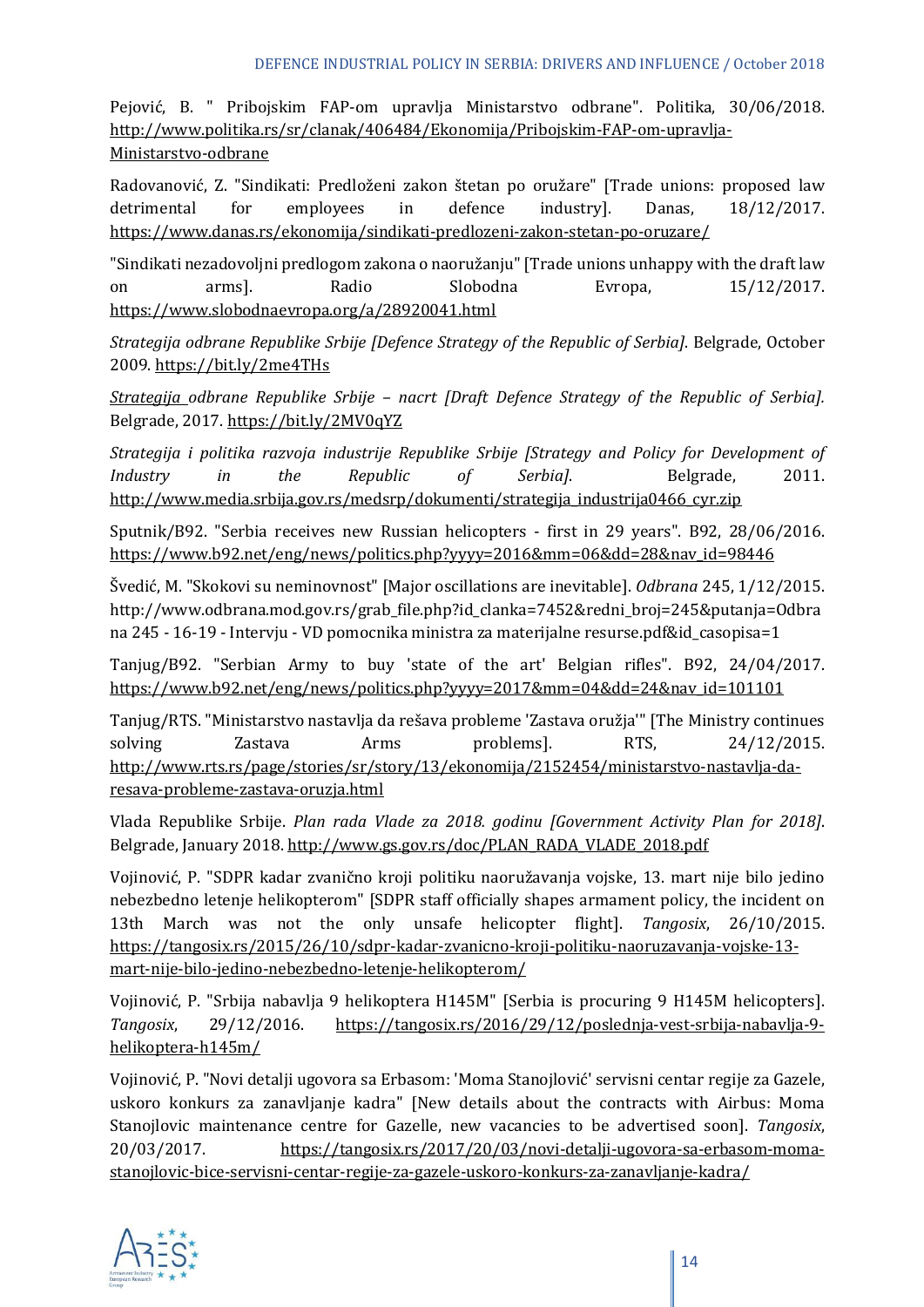Zakon o budžetu Republike Srbije za 2018. godinu [Law on the Budget of the Republic of Serbia for 2018]. *Službeni glasnik Republike Srbije* 113/2017.

Zakon o izvozu i uvozu naoružanja i vojne opreme [Law on Export and Import of Arms and Military Equipment]. *Službeni glasnik Republike Srbije* 107/2014.

Zakon o izvozu i uvozu robe dvostruke namene [Law on Export and Import of Dual Use Goods]. *Službeni glasnik Republike Srbije* 95/2013.

Zakon o odbrani [Law on Defence]. ]. *Službeni glasnik Republike Srbije* 116/2007, 88/2009, 88/2009 - dr. zakon, 104/2009 - dr. zakon, 10/2015 and 36/2018.

Zakon o potvrđivanju Sporazuma između Vlade Republike Srbije i Vlade Republike Belorusije o vojno-tehničkoj saradnji [Law ratifying Agreement on military-technical cooperation signed by the Government of Serbia and the Government of the Republic of Belarus]. *Službeni glasnik RS – međunarodni ugovori* 4/2017.

Zakon o potvrđivanju Sporazuma između Vlade Republike Srbije i Vlade Ruske Federacije o vojnotehničkoj saradnji [Law ratifying Agreement on military-technical cooperation signed by the Government of Serbia and the Government of Russian Federation]. *Službeni glasnik RS – međunarodni ugovori* 12/2015.

Zakon o proizvodnji i prometu naoružanja i vojne opreme (ZPiPNVO) [Law on Production and Trade in Arms and Military Equipment]. *Službeni glasnik Republike Srbije* 36/2018.

Zakon o spoljnotrgovinskom poslovanju [Foreign Trade Act]. *Službeni glasnik Republike Srbije* 36/2009, 36/2011 - dr. zakon, 88/2011 and 89/2015 - dr. zakon.

Zrnić, B. "Odbrambena industrija Srbije - oslonac u procesu reindustrijalizacije" [Serbian Defence Industry – Backbone of Reindustrialization Process]. *Srpska ekonomija*, n.d. [https://www.srpskaekonomija.rs/biznis-i-finansije/10/16//clanak/19/ODBRAMBENA-](https://www.srpskaekonomija.rs/biznis-i-finansije/10/16/clanak/19/ODBRAMBENA-INDUSTRIJA-SRBIJE---OSLONAC-U-PROCESU-REINDUSTRIJALIZACIJE)[INDUSTRIJA-SRBIJE---OSLONAC-U-PROCESU-REINDUSTRIJALIZACIJE](https://www.srpskaekonomija.rs/biznis-i-finansije/10/16/clanak/19/ODBRAMBENA-INDUSTRIJA-SRBIJE---OSLONAC-U-PROCESU-REINDUSTRIJALIZACIJE)

Zrnić, B. Presentation at Southeast Europe Aviation Summit. Own notes from the presentation. Belgrade, 9/03/2018. (Zrnic 2018a)

Zrnić, B. Presentation at the workshop for media representatives, organized by the Ministry of Defence. Own notes from the presentation. Tara, 12 /05/2018. (Zrnic 2018b).